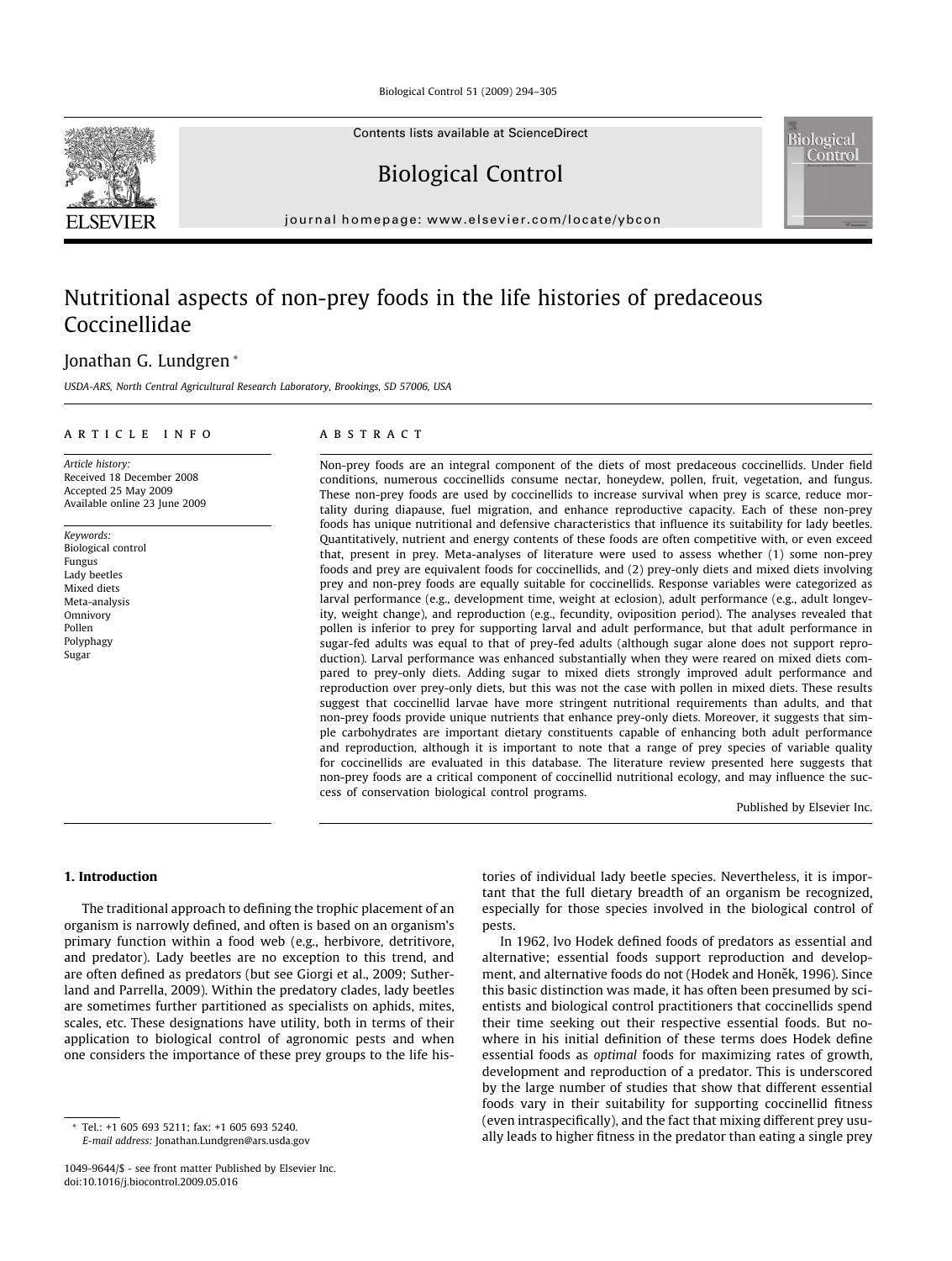item alone (Evans, 2009; Hodek and Honěk, 2009). Moreover, combining several alternative foods can ultimately lead to diets that support reproduction and development of a coccinellid species (Evans, 2000).

Non-prey foods are an important component of most coccinellid diets, and although they receive less attention than prey in the scientific literature, these foods fundamentally shape the life histories of many coccinellid species. Nectar, honeydew, pollen, fruit, vegetation, and fungus are all regularly consumed by coccinellids under field conditions. Given that alternative foods such as these seldom support critical life functions, it is easy to dismiss them as inferior to essential foods in nutrition. An objective review of the literature shows that each of these non-prey foods represents a rich source of nutrients and energy, and a meta-analysis of published studies reveals that non-prey foods are often an integral component of optimal diets for coccinellids.

# 2. Characteristics of non-prey foods and their function in the life histories of coccinellids

Although it has long been recognized that natural enemies rely on non-prey foods as part of their diet (Forbes, 1881, 1883), synthesis on the importance of these nutritional resources for natural enemies (including coccinellids) has only come about within the last 22 years. Hagen (1986) was one of the first to comprehensively review the role of plant-based foods in the nutrition of natural enemies. Wäckers (2005) defined several traits that affect the suitability of plant-based foods for natural enemies, including their availability, apparency, accessibility, nutritional composition/suitability, and foraging risks associated with each non-prey food. Most recently, Lundgren (2009) provided a comprehensive discussion on the physiological, morphological, nutritional and environmental factors that mediate the interactions among natural enemies and non-prey foods. Within the context of this review, non-prey foods aid in the survival of coccinellids (particularly when prey is scarce or of poor quality), but also support diapause, dispersal, and reproduction of these important natural enemies.

# 2.1. Nectar

Floral and extrafloral nectars differ from each other in their nutrition and defensive properties. These differences are driven in large part by the distinct functions that floral and extrafloral nectars play in the life histories of the plants that produce them (Bentley, 1977). Floral nectar plays a crucial role in attracting (often very specific) pollinators and facilitates outbreeding in plants. As such, it is guarded against floral larceny by non-pollinators (like coccinellids). The function of extrafloral nectar (EFN) is to attract entomophagous natural enemies of herbivores (like coccinellids), essentially acting as an extension of the plant's defense response to herbivory (Heil et al., 2001; Heil, 2004; Choh et al., 2006; Kost and Heil, 2006). EFN is produced when the plant needs defense from herbivores the most, particularly during periods of vegetative growth. Under most circumstances, EFN is available for a much greater duration than flower-bound nectar. For these reasons, a review of the literature reveals that EFN is fed upon by coccinellids more frequently than floral nectar.

# 2.1.1. Nectar nutrition

At first glance, nectar is simply a source of sugar- it is primarily composed of sucrose, glucose, and fructose (Percival, 1961; Elias and Gelband, 1975; Petanidou et al., 1996; Heil et al., 2000; Wäckers, 2001; Lundgren, 2009). A closer examina-

tion reveals that a number of mono- and di-saccharides (as well as some oligo-saccharides) are present in many nectars, but at much lower concentrations than sucrose and its metabolites (Torres and Galetto, 2002; Petanidou, 2005). At least 18 sugars have been found in floral nectars, and 15 from EFN (Lundgren, 2009).

Other nutrients, when they occur, are found in much lower quantities. Amino acids give floral nectar its taste and are important in encouraging pollinator fidelity (Baker and Baker, 1977; Gardener and Gillman, 2002; Petanidou et al., 2006). EFN also frequently possesses amino acids (Hanney and Elmore, 1974; Baker et al., 1978; Smith et al., 1990), perhaps to attract specific beneficials. Lipids are reported (infrequently) in nectars (Keeler, 1977; Baker and Baker, 1983; Caldwell and Gerhardt, 1986), as are vitamins (Baker and Baker, 1983; Jakubska et al., 2005). The amount and types of nutrients found in nectar of a particular species depends on many factors, including plant genetics, floral architecture, physiological status of the plant, age of the bloom and previous feeding from it, and environmental conditions including soil (Shuel, 1955; Cruden et al., 1983; Gottsberger et al., 1984). Usually, sugar concentrations from floral and extrafloral nectars are approximately 20% w/v (Baker, 1975; Guerrant and Fiedler, 1981; Adler, 2000).

#### 2.1.2. Nectar defenses

The defenses that discourage nectar thievery from flowers can be categorized as architectural or chemical in nature. The position of the nectary within the flower has substantial influence on the number of insect species that feed on it. Except for the smallest of species, coccinellids (like other large entomophages; Tooker and Hanks, 2000; Galletto and Bernardello, 2004; Vattala et al., 2006) are largely excluded from floral nectar when it occurs deep within the corolla. Abundant stigmas or styles also inhibit some insects from accessing floral nectars. A wide range of secondary chemicals are found in floral nectar (Baker and Baker, 1978; Adler and Irwin, 2005). These secondary chemicals (which include phenolics, alkaloids, glycosides, saponins, non-protein amino acids, alcohols, and ammonia) deter or intoxicate many insects, play an important part in keeping pollinators that have adapted to feed on them loyal, and generally increase the likelihood of successful pollination of the plant (Adler, 2000; Kessler et al., 2008).

Because its role is to attract whatever beneficial arthropods reside in a given habitat, EFN is largely unprotected from nectarfeeding insects. Even so, a few secondary chemicals have been isolated from EFN (Keeler, 1977; Baker and Baker, 1978), but their role is not well understood.

# 2.1.3. Coccinellids that feed on nectar

Most entomophagous arthropods will feed on sugar if given the chance, and coccinellids are no exceptions. Few observations of flower-visiting coccinellids have irrefutably substantiated nectarivory (Bugg, 1987; Nalepa et al., 1992; Spellman et al., 2006). In contrast, coccinellids are often some of the most frequent visitors to extrafloral nectaries (EFNs) under field conditions (Putman, 1955, 1963; Banks, 1957; Keeler, 1978; Stephenson, 1982; Ricci et al., 2005). This is particularly so during the spring in temperate regions, when EFNs are most abundant on developing vegetation (Ewing, 1913;Watson and Thompson, 1933; Rockwood, 1952), and coccinellids frequently find themselves prey-limited. Pemberton and Vandenberg (1993) present a list of 41 coccinellid species found feeding at the EFNs of dozens of plant species from 15 families. Little has been added to this extensive review of EFN-coccinellid interactions during the past 16 years, except to further substantiate the place of coccinellids as some of the more frequent visitors to EFNs.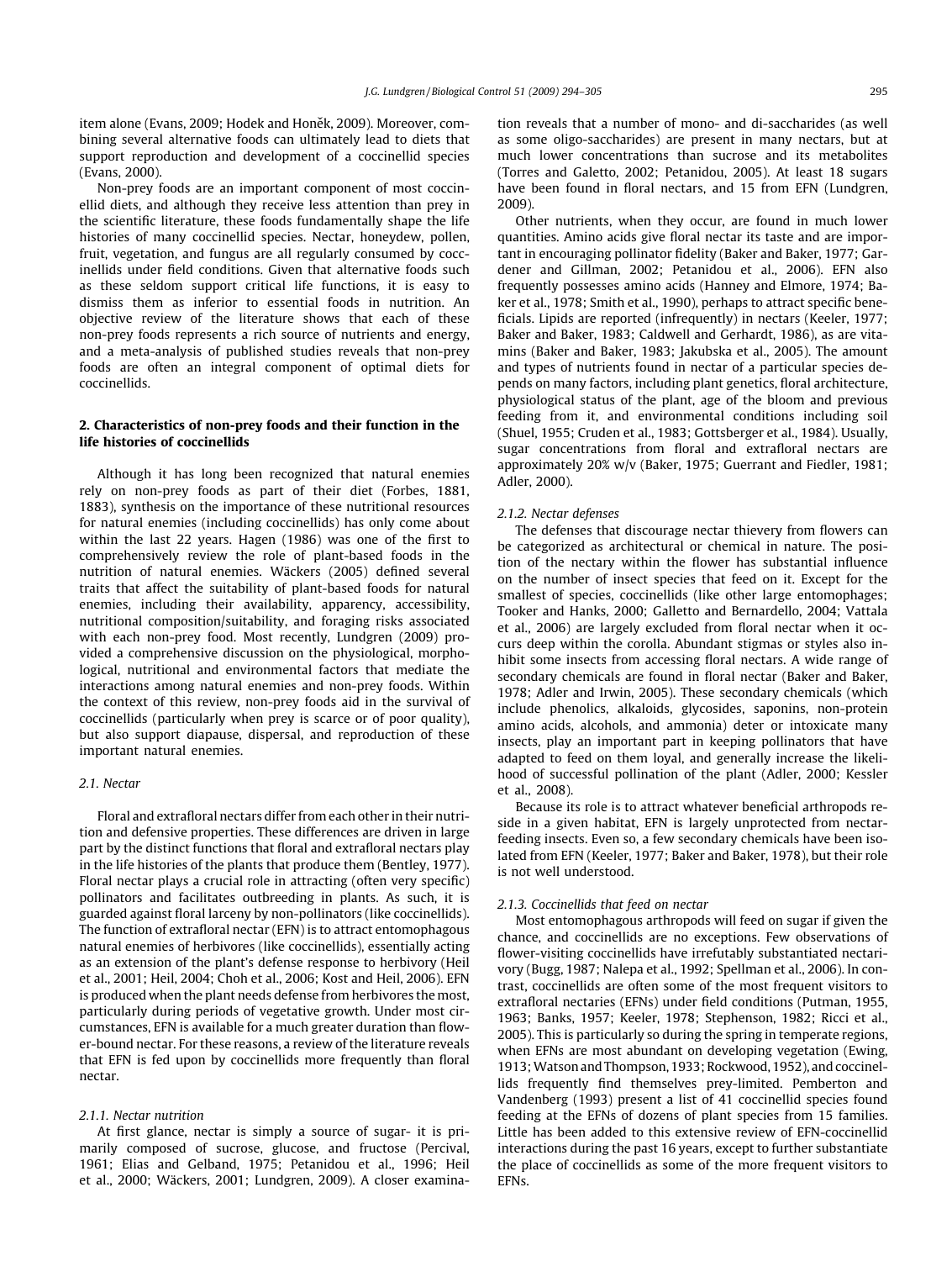The sugars found in nectars are an easily digestible and high energy food, and can dramatically increase survival of coccinellids in the absence of prey (Geyer, 1947; Ibrahim, 1955; Matsuka et al., 1982; Dreyer et al., 1997). It is worth mentioning that not all mono- and oligo-saccharides are equally suitable for coccinellids; clear preferences were displayed by Harmonia axyridis Pallas larvae for simple carbohydrates  $(n = 13$  sugars tested) under choice conditions (Niijima et al., 1997). Sugar-feeding also supports the flight capacity of coccinellids (Nedved et al., 2001). Finally, although sugar-feeding seldom supports reproduction in coccinellids on its own, sugar consumption can shorten pre-oviposition periods of coccinellids (Smith and Krischik, 1999), and help females to survive reproductive diapause (Hagen, 1962; Reznik and Vaghina, 2006). In the latter case, reductions in prey density initiate a physiological shift in some coccinellids; essentially a trophically induced reproductive diapause. Nutritional resources are shifted from reproduction to fat storage, and sugar resources can help to increase survival and reduce the resorption of eggs during these periods of reproductive diapause (Reznik and Vaghina, 2006).

#### 2.2. Honeydew

Honeydew is a sugary exudate originating from phloem- and xylem-feeding hemipterans (and some lepidopterans), and it differs from nectars in subtle but important ways. Although honeydew production likely began simply as a sugary excretory product that necessarily accompanies the consumption of nutritionally simple plant sap, it also is a clear indicator to predators of the prey insects that produce it. The valuable sugar secreted by sternorrhynchans has since fueled mutualistic associations with ants, which deter predators such as coccinellids from attacking herbivores (Majerus et al., 2007). These complex interactions notwithstanding, honeydew is ubiquitous in most terrestrial habitats (Way, 1963; Downes and Dahlem, 1987), and is a valuable food source that is consumed by numerous coccinellid species.

#### 2.2.1. Honeydew nutrition

Like the original ingested phloem contents, excreted honeydew is primarily comprised of sugars, especially glucose, fructose, and sucrose (Ewart and Metcalf, 1956; Mittler, 1958; Lamb, 1959). Unlike many nectars, honeydew also has a large complement of trisaccharides (some of which are found in few other places in nature), that are produced within the herbivore (Ashford et al., 2000). These trisaccharides have several roles that will be discussed below (Section 2.2.2). In addition to sugars, honeydews possess a wide range of amino acids that often match the original phloem contents in quality if not in quantity; usually less than 2% of the dry weight of honeydew is amino acids (Ewart and Metcalf, 1956; DeVries and Baker, 1989; Yao and Akimoto, 2002; Woodring et al., 2006). Some sterols and vitamins are also found in honeydews at low concentrations (Gray, 1952; Lamb, 1959).

#### 2.2.2. Honeydew defenses

Honeydew contains a number of chemicals that may help to protect the herbivore from foraging coccinellids. First, the trisaccharides created by the insect to offset the osmotic differential between the hemipteran haemocoel and the copious amount of fluid ingested (Costa et al., 1999; Woodring et al., 2006) may have a dual function of making honeydew less palatable to natural enemies. In part, this may be nutritional; some sugars are indigestible or undetectable by natural enemies (Niijima et al., 1997; Wäckers, 2000, 2001; Williams et al., 2005). But trisaccharides also make honeydew evaporate more quickly, thereby reducing the number of natural enemies that can partake of the dry, sugary residue. Other defensive properties of honeydew can come from the host plant itself. Some of the defensive secondary chemicals found in plants are found in the honeydew of sternorrhynchans, and can in some instances make the area surrounding hemipteran colonies (where honeydew accumulates) repulsive to natural enemies (Molyneux et al., 1990; Bristow, 1991).

# 2.2.3. Coccinellids that feed on honeydew

In spite of the ants and aversive chemicals that guard it, honeydew is frequently encountered and of high energy value; thus it is not surprising that many coccinellids consume it as part of their diet (Simanton, 1916; Tedders and Schaefer, 1994). This sugar source can extend the lives of beetles in the absence of prey (Putman, 1955; Yinon, 1969). Also, when only poor quality prey are available, consumption of honeydew along with it can support modest reproduction in some coccinellids; e.g., Coccinella transversalis Fabricius (Evans, 2000).

In addition to being a source of nutrition, honeydew also arrests and intensifies the foraging of coccinellid adults and larvae (Banks, 1957; Carter and Dixon, 1984; van den Meiracker et al., 1990; Han and Chen, 2002; Seagraves, 2009). The presence of honeydew is a clear indication of a local population of prey, and coccinellids that encounter patches of honeydew turn more often, and forage more intensively in the hopes of encountering the honeydew-producing prey. This shift in foraging results in aggregations of coccinellids within hemipteran-infested areas of plants, and can lead to suppression of pests.

# 2.3. Pollen

One of the most nutritious of non-prey foods consumed by coccinellids is pollen. This is one of the reasons that this non-prey food has been studied more extensively than any other as a dietary component for coccinellid beetles. Given the restrictions of flower-bound resources (described above in Section 2.1.2), anemophilous pollen species are likely a more widely dispersed and apparent food source for lady beetles than zoophilous pollens. During peak anthesis within a given habitat, pollen grains are a significant food source for numerous insects (Cottrell and Yeargan, 1998; Hoheisel and Fleischer, 2007; Lundgren, 2009). Coccinellids are just one of the many organisms that recognize this abundant resource as food, and respond behaviorally to its availability within a habitat.

# 2.3.1. Pollen nutrition

Pollen is an excellent source of essential nutrients for insects (Stanley and Linskins, 1974). Fructose, glucose, and sucrose (among other simple sugars) are present within most pollens (Roulston and Buchmann, 2000). Starches are the most important storage carbohydrates, generally comprising less than 2.5% of pollen dry weight (Baker and Baker, 1979, 1982; Roulston and Buchmann, 2000). Protein is one of the most abundant nutrients in pollen, typically comprising 12–61% of dry weight (Roulston et al., 2000). All essential amino acids for insect growth are present, and of these proline is typically one of the most abundant (Erhardt and Baker, 1990; Lundgren and Wiedenmann, 2004; Carter et al., 2006). Lipids are also common to most pollens, comprising up to 19% of dry weight (Standifer, 1967; Barbier, 1970). While sterols are present in most pollens (Standifer et al., 1968), these precursors to insect hormones are a limiting nutrient for the development of pollen-fed lady beetles (Lundgren, unpublished data). A wide range of vitamins and inorganic minerals are also prevalent in many pollens (Stanley and Linskins, 1974). Pollen is practically devoid of water, and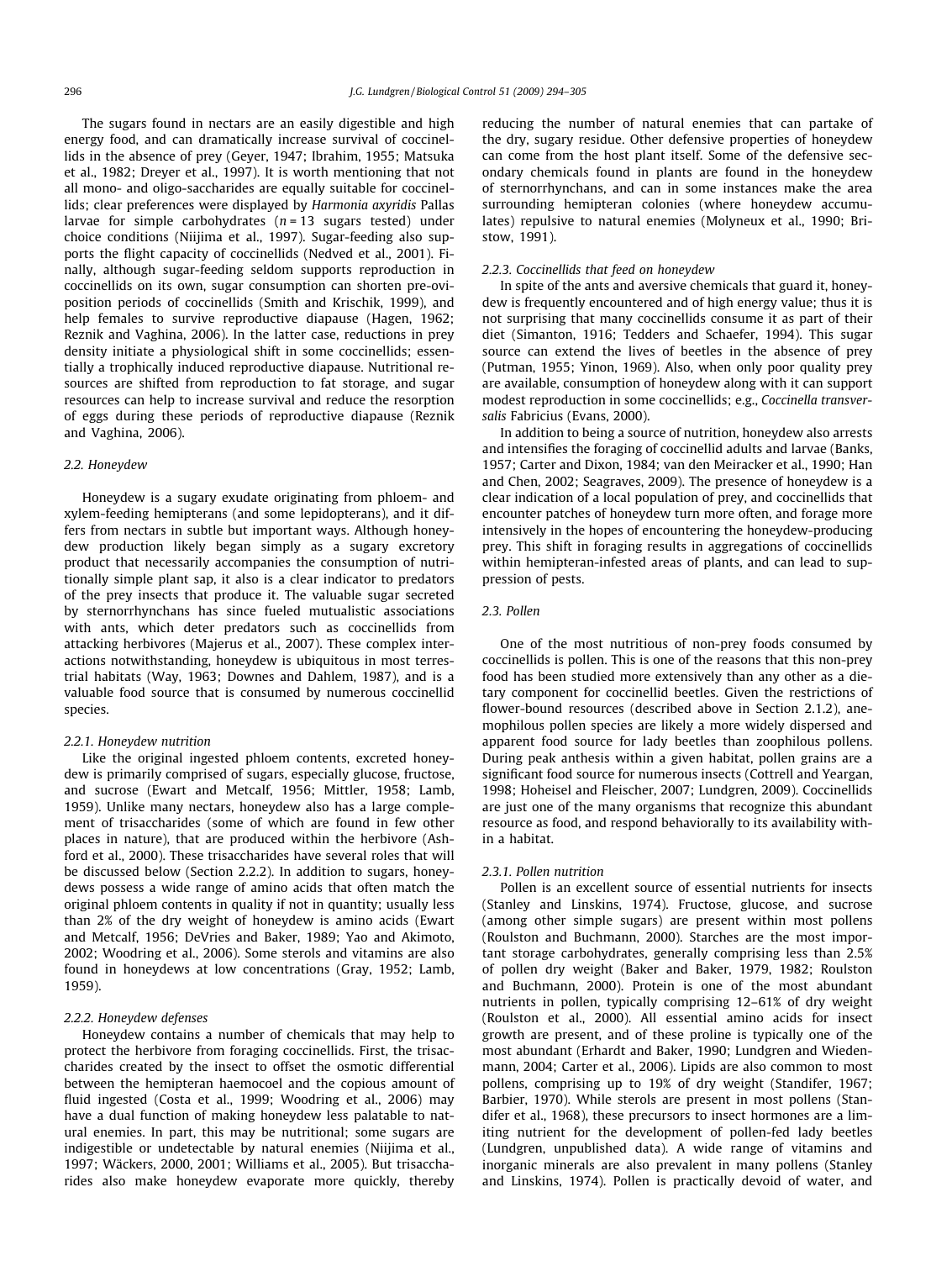although this raises its per-unit nutrient value, coccinellids reared solely on pollen invariably require a supplemental source of water (De Clercq et al., 2005; Michaud and Grant, 2005). Finally, pollens vary in their nutrition both intraspecifically and among species (Lundgren and Wiedenmann, 2004; Lundgren, 2009), and as such the nutritional value of pollen for a coccinellid species can change substantially among testing systems.

# 2.3.2. Pollen defenses

In addition to the floral defenses discussed in Section 2.1.2., pollen has a range of physiological defensives that protect it from pollinivory. Structurally, the rigid pollen exine must be dismantled, either mechanically or chemically, before the internal nutrients of the grain can be accessed (Roulston and Cane, 2000). Also, numerous textures and appendages (hooks, spines, barbs, etc.) to the exine can inhibit pollinivory by lady beetles. As a case in point, Coleomegilla maculata DeGeer adults and larvae were killed when enclosed with the hooked grains of Helianthus annuus L. under laboratory conditions (Michaud and Grant, 2005).

Pollen can be chemically defended either through deficiency in key nutrients for insects, and/or with defensive secondary compounds. Anti-nutritive qualities of pollen are speculated based on the observation that anemophilous pollen (which does not benefit from insect dispersal) has a different nutritional composition than that of animal-pollinated plants (Baker and Baker, 1979). A comprehensive review of the literature reveals that many anemophilous plants have starchier pollens than zoophilous pollens (and thus have lower energy content), but it remains unclear whether this is a case of convergent evolution (Roulston and Buchmann, 2000; Roulston et al., 2000). Many pollens are conspicuously toxic to insects (Lundgren, 2009). Although toxic agents within pollens are seldom identified, alkaloids and galitoxins are reported in some pollens (Stanley and Linskins, 1974).

#### 2.3.3. Coccinellids that consume pollen

In sum, at least 39 species of entomophagous coccinellids have been recorded as consuming more than 88 species of pollen under laboratory and field conditions (Lundgren, 2009). Pollen is believed to be most important as food when prey is scarce or of low quality, as is evident in the significant number of instances of spring and fall pollinivory, when prey is scarce in most temperate habitats (Conrad, 1959; Solbreck, 1974; Benton and Crump, 1981; Anderson, 1982; Hemptinne and Desprets, 1986; Triltsch, 1997, 1999). Consistent with this pattern, regions that experience a mid-summer dearth of prey experiences a concomitant increase in mid-summer pollinivory by coccinellids (Ewing, 1913; Hagen, 1962; Ricci et al., 2005; Michaud and Qureshi, 2006).

It should not be assumed that just because pollen is sought most intensively when prey is scarce that this non-prey food does not fulfill a vital role in the diet of coccinellids. At least several species can complete development on a diet of pollen alone, although the resulting adults may have lower fitness than those fed preybased diets (Hukusima and Itoh, 1976; Smith, 1961; Berkvens et al., 2008). Others use pollen resources to fuel migrations (Solbreck, 1974) and survive dormancy (Anderson, 1981; Triltsch, 1999). Moreover, pollen is important in spermatogenesis (Hemptinne and Naisse, 1987) and, particularly when mixed with prey, may help to promote reproduction in some species (Hemptinne and Desprets, 1986; Michaud, 2000; De Clercq et al., 2005; Omkar, 2006; Berkvens et al., 2008).

Without question, pollinivory has been best studied for the highly omnivorous New World coccinellid, Coleomegilla macula-

ta. The first description of pollen-feeding in this species was by Stephen Forbes in 1881, who substantiated pollinivory under field conditions using microscopic gut content analysis. This coccinellid can complete its development on a range of pollen species (Smith, 1961; Smith, 1965; Hodek et al., 1978; Hazzard and Ferro, 1991; Riddick and Barbosa, 1998; Michaud and Grant, 2005; Michaud and Jyoti, 2008;). Under field conditions, C. maculata frequently consumes pollen (Forbes, 1881, 1883; Conrad, 1959; Putman, 1964; Solbreck, 1974; Benton and Crump, 1981; Lundgren et al., 2004), and lays more eggs in cropland during anthesis (Smith, 1971; Cottrell and Yeargan, 1998; Lundgren et al., 2004). Females consume 10 times more corn pollen than males under field conditions (Lundgren et al., 2005), and this is one of the few coccinellid species that can reproduce on a diet consisting solely of pollen (Lundgren and Wiedenmann, 2004). Clearly, pollinivory has contributed to the widespread abundance of this lady beetle across many habitats and geographic areas.

#### 2.4. Other non-prey foods

A number of other non-prey foods are consumed by entomophagous coccinellids, but the importance of these foods to their diet is poorly understood. These foods include fruit, foliage, and fungus. Also, several gut dissections of field-collected lady beetles reveal that coccinellids frequently consume inorganic materials that are noteworthy (Putman, 1964; Anderson, 1982; Triltsch, 1999), but their role in the nutritional ecology of coccinellids is entirely unknown.

#### 2.4.1. Fruit

Fruits are an especially good source of simple carbohydrates, and as such it is not uncommon to find lady beetles feeding at damaged fruit under field situations (Hodek and Honěk, 1996). Within the laboratory, providing fruits can improve the longevities of some coccinellids. For instance, raisins (accompanied by peach EFN) can help improve survival of Stethorus punctillum (Weise) in the laboratory (Putman, 1955), and Anatis ocellata (L.) consumed bananas as part of their laboratory diet (Kesten, 1969). The only empirical examination of fruit as food for coccinellids involves Harmonia axyridis, which is a secondary pest of several fruit crops in North America. This coccinellid frequently aggregates to fruit crops during the fall, where it damages grapes, apples, peaches, plums, pears, pumpkins and raspberries (Kovach, 2004; Koch and Galvan, 2008). The wine industry is particularly concerned by this insect, since pungent alkylmethoxypyrazines from even a single beetle can taint the flavor of wine (Kovach, 2004; Koch and Galvan, 2008). Fruit feeding by H. axyridis significantly improves their overwintering survival over unfed individuals (Galvan et al., 2009).

# 2.4.2. Foliage

Recent research shows (see also the report by Brassler, 1930) that coccinellids feed on plant foliage more often than previously believed, and thus are directly exposed to systemic insecticides and the insecticides produced by insect-tolerant GM crops. Moser et al. (2008) found that larvae (especially 4th instars) of Coleomegilla maculata and Harmonia axyridis fed on corn leaf tissue, even in the presence of water and aphids. Another laboratory assay found that Harmonia axyridis larvae (especially 1st and 4th instars) were adversely affected by soybean foliage possessing a soybean aphid (Aphis glycines Matsumura) resistance factor (the Rag1 gene) (Lundgren et al.,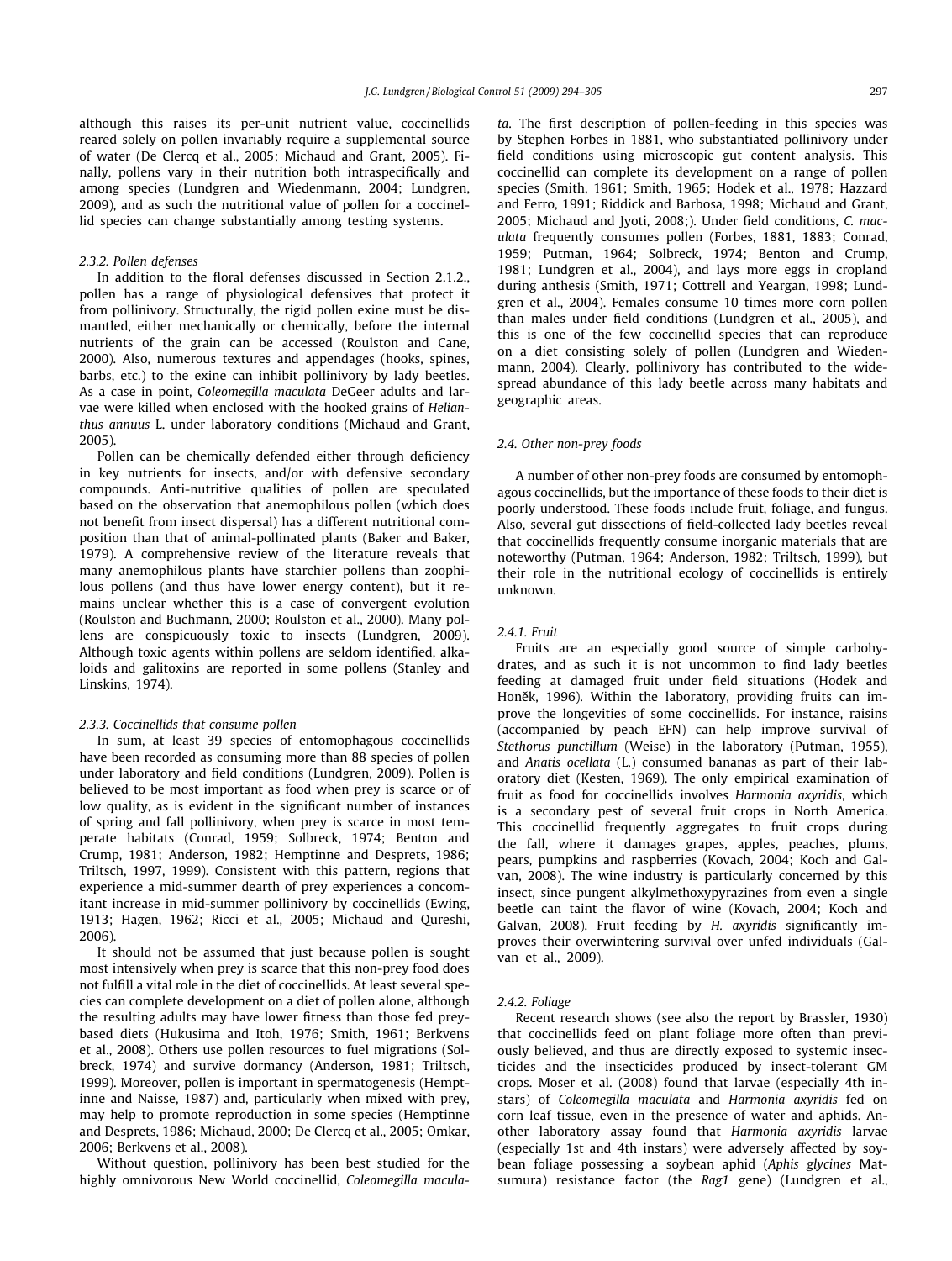2009). In this study, host plant resistance-induced reductions in prey quality were not an influence on the experimental results, since lepidopteran eggs that had not ingested plant material were used as the prey item. These results suggest that there was a direct (and likely nutritional) effect of the soybean plant on the coccinellid.

#### 2.4.3. Fungus

Fungus is a highly nutritious food source that is consumed by numerous entomophagous coccinellids (and fungal specialists; see Sutherland and Parrella, 2009). The most abundant constituent in most fungal tissues is water (85% by weight) (Chang and Miles, 2004). Spores are an exception to this trend, and typically contain minimal water. Although carbohydrates can comprise a substantial amount of the dry weight of fungus, most of this carbohydrate is in the form of structural polysaccharides (Mueller et al., 2001; Chang and Miles, 2004). Proteins are one of the most abundant constituents of fungal tissue, and fungi possess all of the amino acids essential to insect growth and development (Mueller et al., 2001; Chang and Miles, 2004). Lipids are often less abundant than carbohydrates and proteins, usually representing less than 10% of dry fungal weight (Harwood and Russell, 1984). Most of the sterols present in fungus are ergosterol, a C28 sterol that is usable by many insects. Vitamins and inorganic compounds are often quite abundant in fungi relative to other non-prey foods (Chang and Miles, 2004).

A range of entomophagous coccinellids consume fungal spores as an integral part of their diet, and many believe that mycophagy may have been associated with the early evolution of aphidophagy (lady beetles first consumed the sooty molds on honeydew before consuming the honeydew-producing sternorrhynchans; Sutherland and Parrella, 2009). Spores of at least 17 genera of fungus have been reported from the guts of coccinellids (Lundgren, 2009). Indeed, gut content analysis reveals that fungal spores are fed upon more frequently than prey by Coccinella septempunctata L., especially during the spring and fall (Triltsch, 1999). Another coccinellid, Hippodamia convergens Guérin-Méneville, consumes the spores of the plant pathogen, Discula destructiva Redlin, and is an important agent of its dispersal (Hed et al., 1999). Other species also use fungus to help build reserves before entering overwintering (Anderson, 1982; Ricci et al., 1983, 2005).

#### 3. Nutritional suitability of non-prey foods for coccinellids

Lundgren (2009) statistically compared the nutritional contents (carbohydrates, protein, lipids, and calories) of hundreds of species of floral nectar, pollen, fungus, and arthropod prey. Pollen is quantitatively superior to prey in terms of energy (calories), protein, and carbohydrates, and is statistically similar to prey in lipid content. Floral nectar is deficient in lipids, proteins, and energy compared with prey, but has nearly three times the carbohydrate content. Fungus is statistically similar to prey in carbohydrate content, but is substantially lower in energy, protein, and lipid contents. Given the high nutritional content of some non-prey foods, it might be expected that coccinellids reared on non-prey foods such as pollen should have similar or superior fitness compared to those reared on prey. But considerable variability in the methods used to explore these questions experimentally, species-specific responses of coccinellids to prey and non-prey foods, and the nutritional properties of the nonprey foods themselves have challenged our ability to characterize trends in the nutritional suitability of non-prey foods for coccinellids.

Meta-analysis quantitatively and objectively examines crossstudy trends in the literature to identify relationships that may be obscured or entirely overlooked by traditional literature reviews that either selectively report illustrative results of individual studies, or that use vote-counting approaches (presenting the proportion of studies that report a phenomenon) to characterize an ecological process (Bigger and Marvier, 1998; Osenberg et al., 1999; Rosenberg et al., 2000; Wolfenbarger et al., 2008). Here, meta-analysis was used to specifically address two questions:

- (1) Are prey or non-prey foods more suitable for coccinellids?
- (2) Are prey-only diets and mixed diets containing prey and non-prey foods equally suitable for coccinellids?

Two databases were created from the published literature to address these questions. The first compiled a series of 46 experimental comparisons from 14 published studies that made direct comparisons of a coccinellid species fed prey or non-prey diets (Table A.1). Ten coccinellid species and 11 prey species (Hemiptera: Sternorrhyncha  $[n = 18$  studies], Lepidoptera: Phycitidae and Noctuidae [13], Coleoptera: Chrysomelidae and Curculionidae [8], Hymenoptera: Apidae [6]), were examined in this first database. The second database compiles 52 experimental comparisons from 16 published studies comparing prey-only to mixed diets on coccinellid performance and fitness (Table A.2). The second database includes 10 coccinellid species and nine prey species (Lepidoptera: Phycitidae and Noctuidae  $[n = 27$  studies], Hemiptera: Sternorrhyncha [13], Coleoptera: Curculionidae [10], Hymenoptera: Apidae [2]).

The numerous life-history parameters measured in these studies were categorized as larval performance, adult performance, and reproduction. Some studies measured several aspects of these categories within a single experiment. To avoid non-independence within the database, only a single measurement was selected for each study for each category. For larval performance, larval developmental rate was prioritized over weight at eclosion. For adult



Fig. 1. The effects of prey versus non-prey foods (sugar and pollen analyzed simultaneously) on the larval and adult performance of coccinellid beetles. Effects are measured by Hedges' d (see text), with negative effect size indicating that the non-prey foods were inferior to the prey-only diet. Error bars represent 95% confidence intervals, and the arabic number associated with each bar represents the number of experimental comparisons analyzed.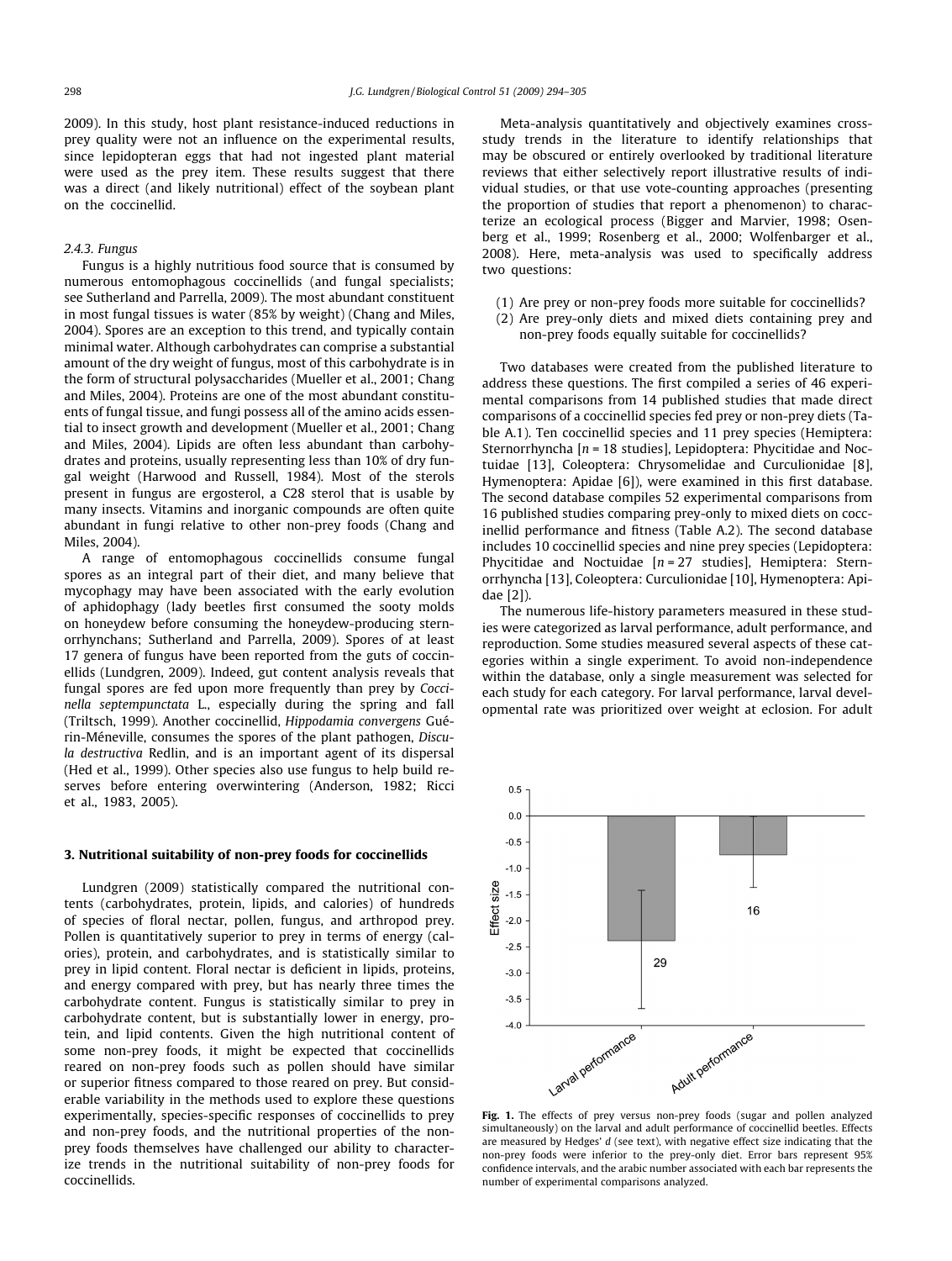J.G. Lundgren / Biological Control 51 (2009) 294–305 299



Fig. 2. The effects of prey versus non-prey foods (sugar and pollen analyzed independently) on the larval and adult performance of coccinellid beetles. Effects are measured by Hedges' d (see text), with negative effect size indicating that the non-prey foods were inferior to the prey-only diet. Error bars represent 95% confidence intervals, and the arabic number associated with each bar represents the number of experimental comparisons analyzed.

performance, adult longevity was prioritized over adult weight change. For reproduction, lifetime fecundity was compared preferentially over ovipositional or pre-ovipositional period. For the comparison of prey and non-prey diets, there are few reports where coccinellids are able to lay eggs on non-prey foods without prey (Hodek et al., 1978; Lundgren and Wiedenmann, 2004; Omkar, 2006; Berkvens et al., 2008), and the effects of prey versus non-prey foods on reproduction were not analyzed for this comparison. In studies that evaluated the effects of Bt and non-Bt pollen on coccinellids, the non-Bt hybrid was preferentially selected for analysis.

The meta-analyses used Hedges' d as its effect size estimator (Hedges and Olkin, 1985), with relative effect sizes assigned to each study based on the sample sizes, means and standard deviations of the two treatments compared. Contrasts between treatments were conducted such that a positive effect size represents a beneficial effect of the mixed or non-prey diet over the prey-only control diet. Comparisons were made using MetaWin 2.1, and mean ± non-parametric bias-corrected bootstrap confidence intervals (representing 95% confidence limits) were calculated for each life-history parameter (Rosenberg et al., 2000). If the error intervals encompassed zero, the effect size was not considered to be significant. Small, medium, and large effect sizes were considered to be approximately 0.2, 0.4, and 0.6, respectively (Cohen, 1988). First, comparisons were made between prey-only diets and those involving non-prey foods as a whole. Then, the data was partitioned to determine whether pollen and sugar affected fitness of coccinellids similarly.

# 3.1. The relative suitability of prey and non-prey foods

Non-prey foods are clearly and substantially less suitable than prey for coccinellid larval and adult performance (Fig. 1). Indeed, sugar-fed larvae seldom complete development through the second stadium, and so only pollen-fed larvae were included in the analysis on larval performance (Figs. 1 and 2).



Fig. 3. The effect of mixing prey-only diets with non-prey foods (sugar and pollen analyzed simultaneously) on coccinellid larvae and adults. Effects are measured by Hedges' d (see text), with negative effect size indicating that the mixed diets were inferior to the prey-only diet. Error bars denote 95% confidence intervals, arabic numbers associated with each bar indicate the number of experimental comparisons analyzed.



Fig. 4. The effect of mixing prey-only diets with sugar or pollen (non-prey foods analyzed independently) on coccinellid larvae and adults. Effects are measured by Hedges' d (see text), with negative effect size indicating that the non-prey foods were inferior to the prey-only diet. There was not a sufficient number of studies that compared prey with sugar in the larval performance for analysis. Error bars denote 95% confidence intervals, arabic numbers associated with each bar indicate the number of experiments analyzed. Asterisks indicate significant heterogeneity in the data ( $P < 0.0001$ ).

What was surprising is that the longevity or weight change of sugar-fed coccinellids did not differ significantly from prey-fed beetles (Fig. 2). However, it should be noted that sugar is a poor food source for reproduction, and that many of the prey items tested in the literature are considered alternative foods. Although it has a greater breadth of nutrients, pollen was less effective in supporting adult performance than was prey. Two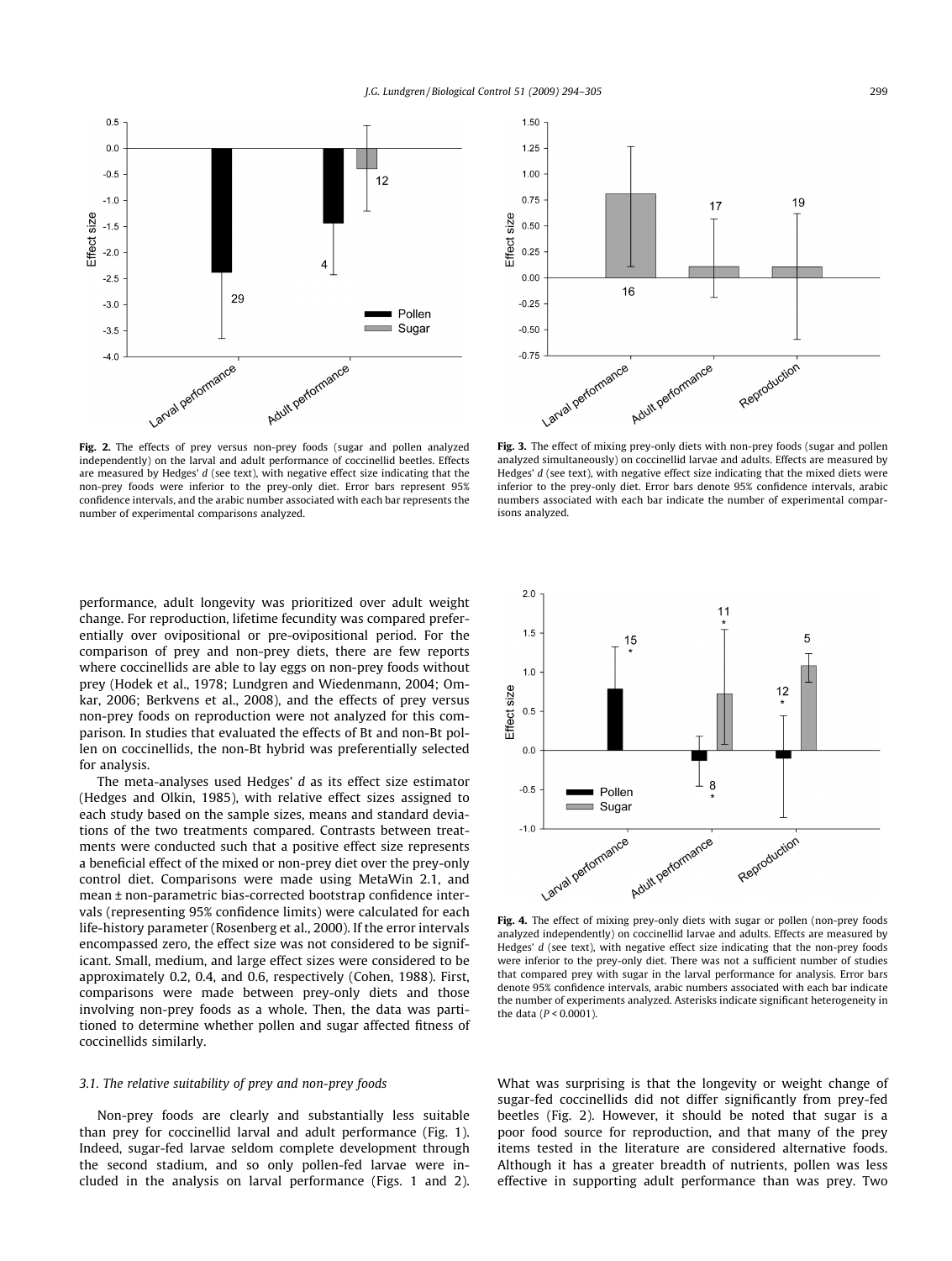non-exclusive possible explanations for these trends are that (1) pollen is limiting in unidentified nutrients critical to lady beetle performance, and that (2) pollen defenses or the types of nutrients in pollen render it unsuitable for lady beetles in the absence of prey.

# 3.2. Non-prey foods as components of mixed diets

There is a strong and positive effect of mixing prey-only diets with pollen on larval performance (Figs. 3 and 4). This suggests that pollen contains certain nutrients that are not present in the wide breadth of prey evaluated in published studies, and that the nutrition in pollen helps to improve some normally ''essential" foods. Another trend in the literature is that mixing prey-only diets with non-prey foods does not uniformly change the fitness and performance of adult coccinellids (Fig. 3). However, the relative effects of pollen and sugar on this life stage at least partially explain the heterogeneity present in the database.

When additions of pollen and sugar to prey-only diets were analyzed separately, it was clear that coccinellids are affected very differently by these two non-prey foods. Adult performance and reproduction were strongly and positively affected when sugar was added to prey-only diets (Fig. 4). It should be added that the prey used in nearly all of these comparisons was not sternorrhynchan, although it was not necessarily of uniformly poor quality (Table A.2). The benefits of sugar in the diet may have stemmed from its nutrition or from possible phagostimulatory effects that spurred consumption of the prey. In contrast, adult performance and reproduction was not significantly affected by the addition of pollen to prey-only diets. There was substantial heterogeneity in each of the datasets presented in Figs. 1 and 2–4 except for the effects of sugar on reproduction.

# 4. Conclusions

Most, if not all, coccinellids rely on non-prey foods as part of their life history. Under field conditions, even the most stereotypical entomophagous coccinellids consume sugar, pollen, fungus, fruit and vegetation, often as an integral part of their diets. Non-prey foods serve as fuels for migration, support survival in the absence of prey, improve reproductive capacity, and increase survival through quiescent and overwintering periods. The importance of non-prey foods to coccinellids provides opportunities for pest managers to manipulate the abundance of and ecological services provided by coccinellids as biological control agents. For example, use of sugar sprays or habitat management to increase vegetational diversity often accompanies increases in biological control of key pests by coccinellid predators (Wade et al., 2008; Evans, 2009; Lundgren, 2009).

Meta-analyses of published literature on the suitability of non-prey foods suggest that coccinellid larvae have more stringent nutritional requirements than adults. Larvae perform poorly on non-prey foods alone, and while prey alone support successful development, mixing prey and non-prey foods leads to faster development and greater weight gain in coccinellid larvae than when they are reared on prey alone. Pollen is in some ways nutritionally superior to insect prey, and entomologists are only beginning to understand what nutrients and phytochemicals limit pollen's suitability as a sole food source, while enhancing the suitability of diets mixed with prey.

Carbohydrates are clearly an important dietary component for adult coccinellids. Sugar alone permits survival and reduces weight loss in adult coccinellids, and adding sugar to prey-only diets improves adult performance and increases reproduction substantially. Surprisingly, pollen has a very different effect on adult coccinellids, and generally reduces adult performance compared to prey-only diets when offered individually. Pollen as a component of mixed diets has no effect on reproduction and adult performance over prey-only diets. There was substantial heterogeneity in the effects on all tested interactions (except in the effects of sugar in mixed diets on coccinellid reproduction; Fig. 4), suggesting that not all coccinellids behave similarly to non-prey foods and that prey suitability differs widely among studies. Nevertheless, the significant and often dramatic positive effects of non-prey foods on these three life-history parameters clearly show that prey and non-prey foods are both parts of an optimal diet for many coccinellid larvae.

Finally, the clear importance of ''alternative" foods to the optimal diets of coccinellids makes it important not to misinterpret the definitions of alternative and essential foods. While ''essential" foods enable reproduction and development, these foods are not necessarily optimal for achieving maximum reproduction and developmental rates. The meta-analysis shows that the suitability of essential foods is usually improved when they are mixed with other foods. The predictability and reliability of biological control programs will be enhanced when we understand the nutritional constraints faced by omnivorous biological control agents like coccinellids, such that resources integral to their survival and success are available within cropland.

# Acknowledgements

I would like to thank the editorial board of Biological Control for allowing Don Weber and me to organize this special issue, and Ted Evans, Ivo Hodek, and Don Weber for their comments on an earlier draft of this manuscript. Mention of a commercial or proprietary product does not constitute endorsement by the USDA.

#### Appendix Appendix. A

See Tables A.1 and A.2.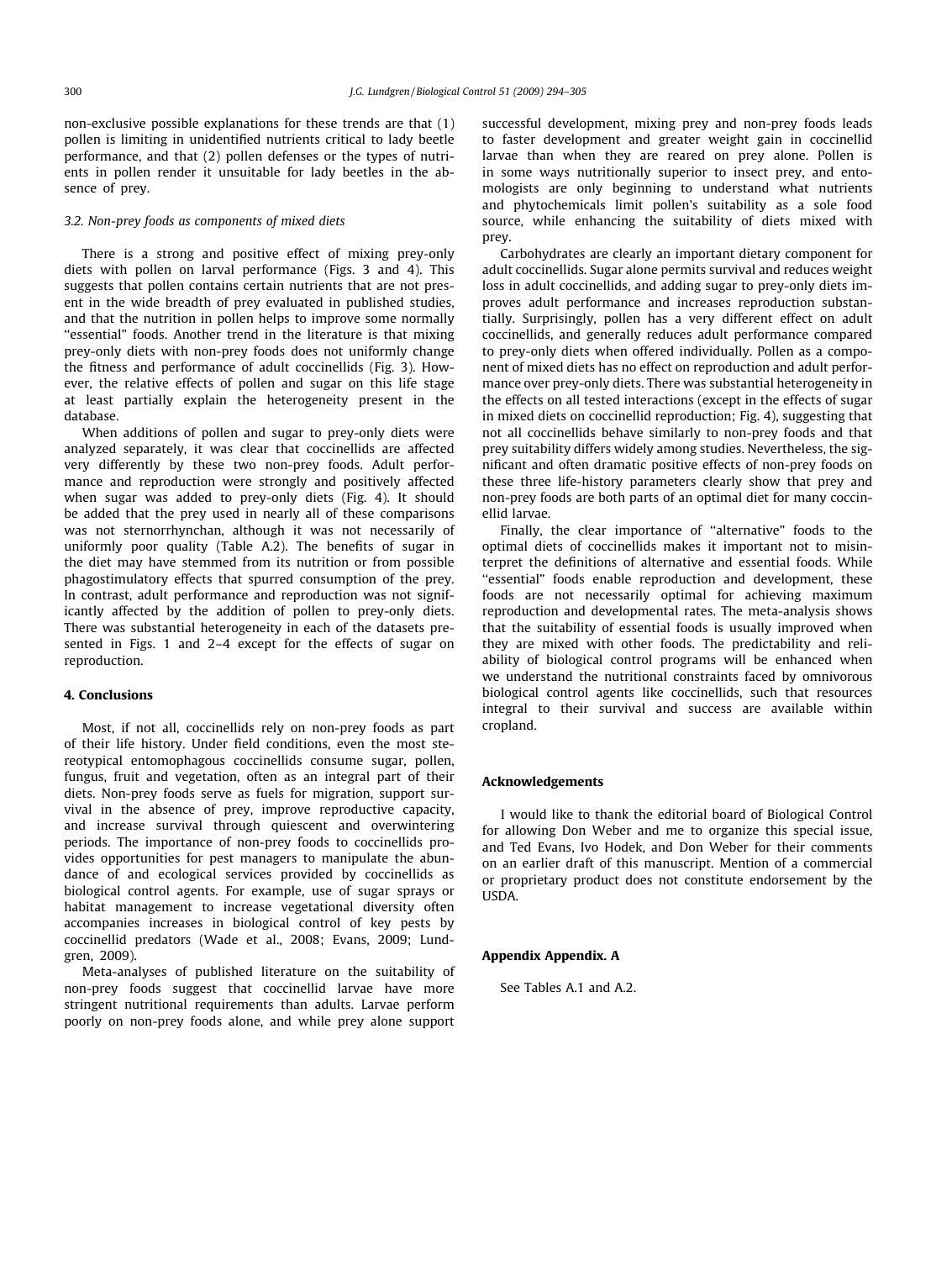| deviations, and sample sizes published in the reference, or from direct communications with the author. A negative effect size indicates that the non-prey diet was inferior to the prey diet. |                                 |                     |                                     |                                  |        |                                |
|------------------------------------------------------------------------------------------------------------------------------------------------------------------------------------------------|---------------------------------|---------------------|-------------------------------------|----------------------------------|--------|--------------------------------|
| Coccinellid species                                                                                                                                                                            | Prey species                    | Non-prey food       | Parameter measured                  | $\theta$<br>Effect size (Hedges' | Var(d) | Reference                      |
| Larval performance                                                                                                                                                                             |                                 |                     |                                     |                                  |        |                                |
| Adalia bipunctata (L.)                                                                                                                                                                         | Ephestia kuehniella Zeller      | Bee pollen mixture  | Development period (d)              | $-8.8804$                        | 1.4088 | De Clercq et al. (2005)        |
| Adalia bipunctata                                                                                                                                                                              | Acyrthosiphon pisum (Harris)    | Rosaceae pollen     | ਦਿ<br>Development period            | $-8.1803$                        | 3.4346 | Hemptinne and Desprets (1986)  |
| Coleomegilla maculata (Pollen 2)                                                                                                                                                               | Rhopalosiphum maidis (Fitch)    | Corn pollen         | ਤਿ<br>Development period            | $-1.6914$                        | 0.1165 | Lundgren and Wiedenmann (2004) |
| Coleomegilla maculata (Pollen 3)                                                                                                                                                               | maidis<br>Rhopalosiphum         | Corn pollen         | <u>ਰ</u><br>Development period      | $-1.8491$                        | 0.1225 | undgren and Wiedenmann (2004). |
| Coleomegilla maculata (Pollen 4)                                                                                                                                                               | Rhopalosiphum maidis            | Corn pollen         | 'ਤ<br>Development period            | $-1.6506$                        | 0.113  | undgren and Wiedenmann (2004)  |
| Coleomegilla maculata                                                                                                                                                                          | maidis<br>Rhopalosiphum         | Corn pollen         | <u>ਰ</u><br>Development period      | $-3.5384$                        | 0.855  | smith (1965)                   |
| Coleomegilla maculata                                                                                                                                                                          | Myzus persicae (Sulzer)         | Corn pollen         | ਦਿ<br>Development period            | $-1.2977$                        | 0.1729 | Hazzard and Ferro (1991)       |
| Coleomegilla maculata                                                                                                                                                                          | Leptinotarsa decemlineata (Say) | Corn pollen         | <u>ਰ</u><br>Development period      | 2.3316                           | 0.2711 | Hazzard and Ferro (1991)       |
| Coleomegilla maculata                                                                                                                                                                          | Schizaphis graminum (Rondani)   | Bee pollen          | <u>ਰ</u><br>Development period      | $-9.4452$                        | 0.4192 | Michaud and Jyoti (2008)       |
| Coleomegilla maculata                                                                                                                                                                          | Ephestia kuehniella             | Bee pollen          | $\widehat{a}$<br>Development period | $-8.3675$                        | 0.3485 | Michaud and Jyoti (2008)       |
| Harmonia axyridis (laboratory females)                                                                                                                                                         | Ephestia kuehniella             | Bee pollen mixture  | $\widehat{c}$<br>Development period | $-4.832$                         | 0.3148 | Berkvens et al. (2008)         |
| Harmonia axyridis (red females)                                                                                                                                                                | Ephestia kuehniella             | Bee pollen mixture  | $\widehat{a}$<br>Development period | $-5.3429$                        | 0.4343 | Berkvens et al. (2008)         |
| Harmonia axyridis (black females)                                                                                                                                                              | Ephestia kuehniella             | Bee pollen mixture  | $\widehat{a}$<br>Development period | $-3.7606$                        | 0.2484 | Berkvens et al. (2008)         |
| Harmonia axyridis (laboratory males)                                                                                                                                                           | Ephestia kuehniella             | Bee pollen mixture  | $\widehat{a}$<br>Development period | $-5.2423$                        | 0.5326 | Berkvens et al. (2008)         |
| Harmonia axyridis (red males)                                                                                                                                                                  | Ephestia kuehniella             | Bee pollen mixture  | $\widehat{a}$<br>Development period | $-8.3538$                        | 1.3322 | Berkvens et al. (2008)         |
| Harmonia axyridis (black males)                                                                                                                                                                | Ephestia kuehniella             | Bee pollen mixture  | <u>ਰ</u><br>Development period      | $-6.2844$                        | 0.7042 | Berkvens et al. (2008)         |
| Harmonia axyridis                                                                                                                                                                              | Myzus persicae                  | Corn pollen         | $\widehat{a}$<br>Development period | $-9.4045$                        | 5.0473 | Hukusima and Itoh (1976)       |
| Harmonia axyridis                                                                                                                                                                              | Myzus persicae                  | Corn pollen + honey | $\widehat{a}$<br>Development period | $-5.1101$                        | 1.0041 | Hukusima and Itoh (1976)       |
| Harmonia axyridis                                                                                                                                                                              | Apis mellifera L.               | Corn pollen         | $\widehat{a}$<br>Development period | $-5.5991$                        | 1.3838 | Hukusima and Itoh (1976)       |
| Harmonia axyridis                                                                                                                                                                              | Apis mellifera                  | Corn pollen + honey | <u>ਰ</u><br>Development period      | $-3.6083$                        | 0.4203 | Hukusima and Itoh (1976)       |
|                                                                                                                                                                                                |                                 |                     |                                     |                                  |        |                                |
| Micraspis discolor (Fabricius)                                                                                                                                                                 | Rhopalosiphum maidis            | Corn pollen         | $\widehat{a}$<br>Development period | $-0.9644$                        | 0.2232 | Omkar (2006)                   |
| Micraspis lineata (Thunberg)                                                                                                                                                                   | Aphis gossypii Glover F1        | Bee pollen          | ਰ<br>Development period             | 1.1139                           | 0.165  | Anderson and Hales (1983)      |
| Micraspis lineata                                                                                                                                                                              | Aphis gossypii F2               | Bee pollen          | $\widehat{c}$<br>Development period | $-3.1769$                        | 0.3489 | Anderson and Hales (1983)      |
| Micraspis lineata                                                                                                                                                                              | Acyrthosiphon pisum             | Bee pollen          | <u>ਰ</u><br>Development period      | 1.7889                           | 0.2692 | Anderson and Hales (1983)      |
| Micraspis lineata                                                                                                                                                                              | Apis mellifera                  | Bee pollen          | $\widehat{a}$<br>Development period | $-0.1615$                        | 0.1433 | Anderson and Hales (1983)      |
| Propylea japonica (Thunberg)                                                                                                                                                                   | Myzus persicae                  | Rye pollen          | $\widehat{d}$<br>Development period | $-5.3752$                        | 1.2546 | Hukusima and Itoh (1976)       |
| Propylea japonica                                                                                                                                                                              | Myzus persicae                  | Corn pollen + honey | $\widehat{a}$<br>Development period | $-4.5555$                        | 0.7569 | Hukusima and Itoh (1976)       |
| Propylea japonica                                                                                                                                                                              | Apis mellifera                  | Rye pollen          | <u>ਰ</u><br>Development period      | $-4.2874$                        | 0.9454 | Hukusima and Itoh (1976)       |
| Propylea japonica                                                                                                                                                                              | Apis mellifera                  | Corn pollen + honey | $\widehat{a}$<br>Development period | $-4.2135$                        | 0.6819 | Hukusima and Itoh (1976)       |
| <b>Adult performance</b>                                                                                                                                                                       |                                 |                     |                                     |                                  |        |                                |
| Adalia bipunctata (Exp. III)                                                                                                                                                                   | Ephestia kuehniella             | Bee pollen mixture  | Weight gain (mg)                    | $-4.3077$                        | 0.5474 | De Clercq et al. (2005)        |
| Coccinella septempunctata (Exp. IV, females)                                                                                                                                                   | Hypera postica Gyllenhall       | Sugar               | Weight change (mg)                  | $-0.3539$                        | 0.1354 | Richards and Evans (1998)      |
| Coccinella septempunctata (Exp. IV, males)                                                                                                                                                     | Hypera postica                  | Sugar               | Weight change (mg)                  | $-0.9602$                        | 0.1394 | Richards and Evans (1998)      |
| Coccinella septempunctata (Exp. VI, females)                                                                                                                                                   | Hypera postica                  | Sugar               | (mg)<br>Weight change (             | $-0.1727$                        | 0.1673 | Richards and Evans (1998)      |
| Coccinella septempunctata (Exp. VI, males)                                                                                                                                                     | Hypera postica                  | Sugar               | (mg)<br>Weight change               | $-1.2574$                        | 0.2994 | Richards and Evans (1998)      |
| Coccinella transversalis                                                                                                                                                                       | Myzus persicae                  | Sugar               | $(\mathrm{mg})$<br>Weight change (  | $-2.1611$                        | 0.5279 | Evans (2000)                   |
| Coccinella transversalis                                                                                                                                                                       | Helicoverpa armigera (Hübner)   | Sugar               | Weight change (mg)                  | 0.2004                           | 0.335  | Evans (2000)                   |
| Coccinella transversoguttata Falderman (Exp. IV, females)                                                                                                                                      | Hypera postica                  | Sugar               | Weight change (mg)                  | $-1.4877$                        | 0.2574 | Richards and Evans (1998)      |
| Coccinella transversoguttata (Exp. IV, males)                                                                                                                                                  | Hypera postica                  | Sugar               | (mg)<br>Weight change               | $-2.1065$                        | 0.2966 | Richards and Evans (1998)      |
| Harmonia axyridis (laboratory population)                                                                                                                                                      | Ephestia kuehniella             | Bee pollen mixture  | Longevity (d)                       | $-1.3202$                        | 0.107  | Berkvens et al. (2008)         |
| Harmonia axyridis (red population)                                                                                                                                                             | Ephestia kuehniella             | Bee pollen mixture  | Longevity (d)                       | $-0.6189$                        | 0.1117 | Berkvens et al. (2008)         |
| Harmonia axyridis (black population)                                                                                                                                                           | Ephestia kuehniella             | Bee pollen mixture  | Longevity (d)                       | $-1.8719$                        | 0.141  | Berkvens et al. (2008)         |
| Harmonia axyridis                                                                                                                                                                              | Hypera postica                  | Sugar               | Weight change (mg)                  | $-2.0175$                        | 0.3772 | Evans and Gunther (2005)       |
| Harmonia axyridis                                                                                                                                                                              | Acyrthosiphon pisum             | Sugar               | Weight change (mg)                  | $-5.157$                         | 1.0811 | Evans and Gunther (2005)       |
| Rodolia cardinalis (Mulsant)                                                                                                                                                                   | Icerya purchasi Maskell         | Sucrose             | Longevity (d)                       | 0.5884                           | 0.1043 | Matsuka et al. (1982)          |
| Rodolia cardinalis                                                                                                                                                                             | Apis mellifera                  | Sucrose             | Longevity (d)                       | 2.703                            | 0.1913 | Matsuka et al. (1982)          |

Table A.1<br>Database included in the meta-analysis comparing prey-only controls with non-prey diets (sugar and pollen) on two life-history categories of coccinellids. Effect size (Hedges' d) and Var(d) were calculated from m Database included in the meta-analysis comparing prey-only controls with non-prey diets (sugar and pollen) on two life-history categories of coccinellids. Effect size (Hedges' d) and Var(d) were calculated from means, stan

 $\mathbf{r}$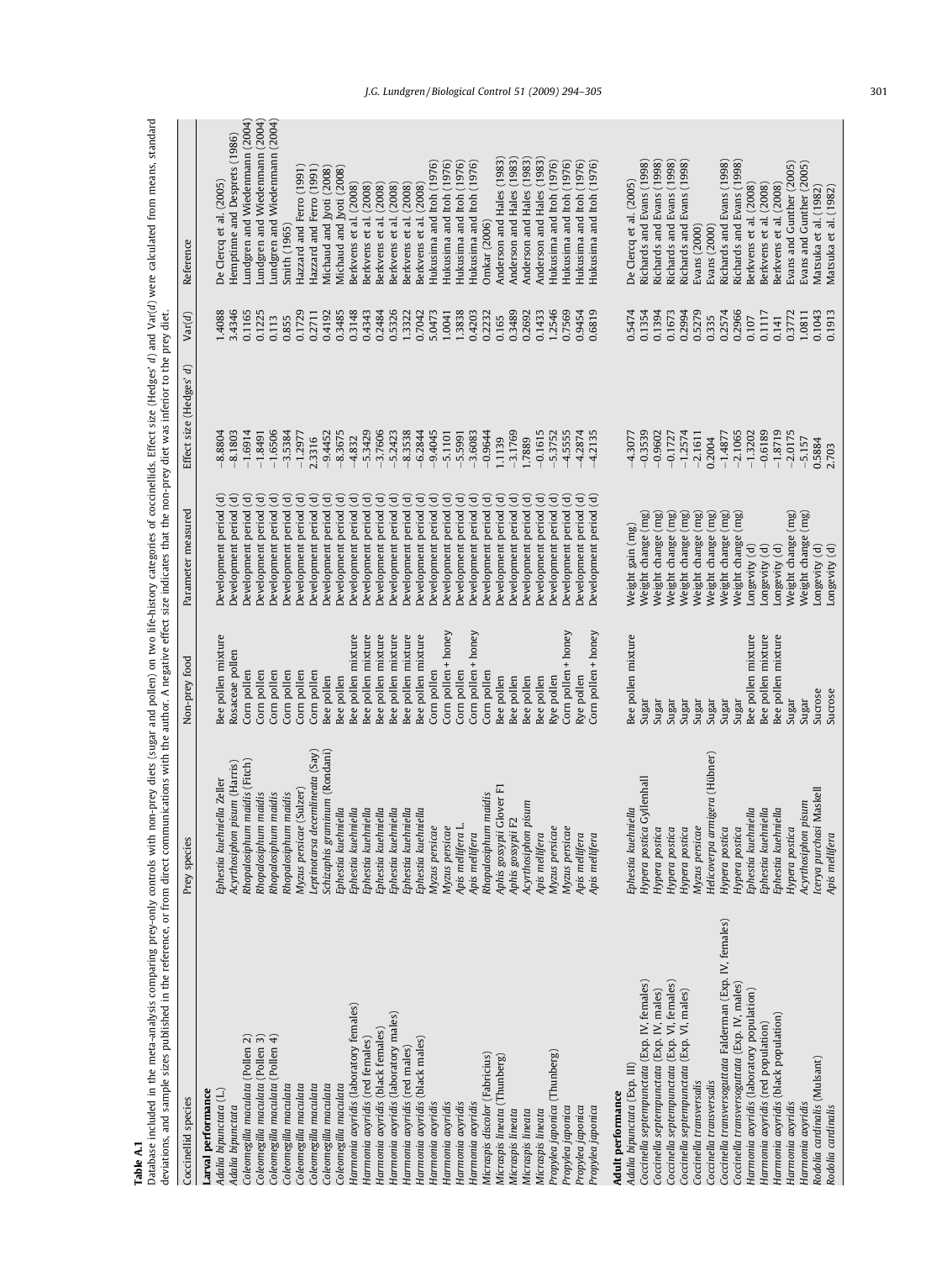|  | Table A.2 |  |
|--|-----------|--|

| Harmonia axyridis (laboratory females)<br>Harmonia axyridis (black females)<br>Harmonia axyridis (red females)<br>Adalia bipunctata Exp. III<br>Adalia bipunctata Exp. II<br>Adalia bipunctata Exp. II<br>Coleomegilla maculata<br>Coleomegilla maculata<br>Coleomegilla maculata<br>Larval performance<br>Adalia bipunctata | Prey species                               | Non-prey food                                | Parameter measured                                  | Effect size (Hedges' d) | Var(d)           | Reference                                                |
|------------------------------------------------------------------------------------------------------------------------------------------------------------------------------------------------------------------------------------------------------------------------------------------------------------------------------|--------------------------------------------|----------------------------------------------|-----------------------------------------------------|-------------------------|------------------|----------------------------------------------------------|
|                                                                                                                                                                                                                                                                                                                              |                                            |                                              |                                                     |                         |                  |                                                          |
|                                                                                                                                                                                                                                                                                                                              | Ephestia kuehniella                        | Bee pollen mixture                           | $\widehat{a}$<br>Development period                 | 1.0121                  | 0.0728           | De Clercq et al. (2005)                                  |
|                                                                                                                                                                                                                                                                                                                              | Ephestia kuehniella                        | Dry bee pollen mixture                       | ਰੁ<br>Development period                            | $\circ$                 | 0.0774           | De Clercq et al. (2005)                                  |
|                                                                                                                                                                                                                                                                                                                              | Acyrthosiphon pisum<br>Ephestia kuehniella | Frozen bee pollen mixture<br>Rosaceae poller | ਰੁ<br>ਰ<br>Development period<br>Development period | $-0.305$<br>1.219       | 0.0728<br>0.3174 | Hemptinne and Desprets (1986)<br>De Clercq et al. (2005) |
|                                                                                                                                                                                                                                                                                                                              | Rhopalosiphum maidis                       | Corn pollen                                  | $\widehat{c}$<br>Development period                 | 3.9205                  | 0.2921           | Smith (1965)                                             |
|                                                                                                                                                                                                                                                                                                                              | Rhopalosiphum maidis                       | Corn pollen                                  | ਰ<br>Development period                             | 1.1096                  | 0.2308           | Omkar (2006)                                             |
|                                                                                                                                                                                                                                                                                                                              | Myzus persicae                             | Rice pollen                                  | <u>ਰ</u><br>Development period                      | $-1.1645$               | 0.0557           | Bai et al. (2005)                                        |
|                                                                                                                                                                                                                                                                                                                              | Ephestia kuehniella                        | Bee pollen mixture                           | $\widehat{d}$<br>Development period                 | 1,4913                  | 0.0787           | Berkvens et al. (2008)                                   |
|                                                                                                                                                                                                                                                                                                                              | Ephestia kuehniella                        | Bee pollen mixture                           | ਦਿ<br>Development period                            | 0.0202                  | 0.067            | Berkvens et al. (2008)                                   |
|                                                                                                                                                                                                                                                                                                                              | Ephestia kuehniella                        | Bee pollen mixture                           | $\widehat{c}$<br>Development period                 | 3.1458                  | 0.1494           | Berkvens et al. (2008)                                   |
| Harmonia axyridis (laboratory males)                                                                                                                                                                                                                                                                                         | Ephestia kuehniella                        | Bee pollen mixture                           | $\widehat{c}$<br>Development period                 | 1.1658                  | 0.0936           | Berkvens et al. (2008)                                   |
| Harmonia axyridis (red males)                                                                                                                                                                                                                                                                                                | Ephestia kuehniella                        | Bee pollen mixture                           | ਰ<br>Development period                             | $-0.4368$               | 0.0897           | Berkvens et al. (2008)                                   |
| Harmonia axyridis (black males)                                                                                                                                                                                                                                                                                              | Ephestia kuehniella                        | Bee pollen mixture                           | $\widehat{c}$<br>Development period                 | 2.8001                  | 0.1553           | Berkvens et al. (2008)                                   |
| Harmonia axyridis                                                                                                                                                                                                                                                                                                            | Apis mellifera                             | (50% of diet) + sucrose<br>Brewer's yeast    | $\widehat{c}$<br>Development period                 | 1.274                   | 0.1203           | Niijima et al. (1997)                                    |
| Micraspis discolor                                                                                                                                                                                                                                                                                                           | Acyrthosiphon pisum                        | Corn pollen                                  | <u>ਰ</u><br>Development period                      | 1.7389                  | 0.0919           | Pilcher et al. (1997)                                    |
| Propylea japonica                                                                                                                                                                                                                                                                                                            | Schizaphis graminum                        | Corn pollen                                  | Development period (d)                              | 1,2066                  | 0.0249           | Ahmad et al. (2006)                                      |
| <b>Adult performance</b>                                                                                                                                                                                                                                                                                                     |                                            |                                              |                                                     |                         |                  |                                                          |
| Adalia bipunctata (Exp. III)                                                                                                                                                                                                                                                                                                 | Ephestia kuehniella                        | Bee pollen mixture                           | Weight gain (mg)                                    | 3.2151                  | 0.2292           | De Clercq et al. (2005)                                  |
| Adalia bipunctata (Exp. II)                                                                                                                                                                                                                                                                                                  | Ephestia kuehniella                        | Dry bee pollen mixture                       | Weight gain (mg)                                    | 0.3509                  | 0.0655           | De Clercq et al. (2005)                                  |
| Adalia bipunctata (Exp. II)                                                                                                                                                                                                                                                                                                  | Ephestia kuehniella                        | Frozen bee pollen mixture                    | Weight gain (mg)                                    | 0.213                   | 0.0778           | De Clercq et al. (2005)                                  |
| Coccinella septempunctata (Exp. IV, females)                                                                                                                                                                                                                                                                                 | Hypera postica                             | Sucrose                                      | Weight change (mg)                                  | 0.9217                  | 0.1429           | Richards and Evans (1998)                                |
| Coccinella septempunctata (Exp. IV, males)                                                                                                                                                                                                                                                                                   | Hypera postica                             | Sucrose                                      | Weight change (mg)                                  | 0.1614                  | 0.1217           | Richards and Evans (1998)                                |
| Coccinella septempunctata (Exp. VI, females)                                                                                                                                                                                                                                                                                 | Hypera postica                             | Sucrose                                      | Weight change (mg)                                  | 1.1311                  | 0.2403           | Richards and Evans (1998)                                |
| Coccinella septempunctata (Exp. VI, males)                                                                                                                                                                                                                                                                                   | Hypera postica                             | Sucrose                                      | Weight change (mg)                                  | 0.2051                  | 0.217            | Richards and Evans (1998)                                |
| Coccinella transversalis                                                                                                                                                                                                                                                                                                     | Helicoverpa armigera                       | Sucrose                                      | Weight change (mg)                                  | 0.044                   | 0.3334           | Evans (2000)                                             |
| Coccinella transversalis                                                                                                                                                                                                                                                                                                     | Helicoverpa armigera                       | Aphid honeydew                               | Weight change (mg)                                  | 0.3842                  | 0.3395           | Evans (2000)                                             |
| Coccinella transversoguttata (females)                                                                                                                                                                                                                                                                                       | Hypera postica                             | Sucrose                                      | (mg)<br>Weight change                               | $-0.0426$               | 0.2223           | Richards and Evans (1998)                                |
| Coccinella transversoguttata (males)                                                                                                                                                                                                                                                                                         | Hypera postica                             | Sucrose                                      | Weight change (mg)                                  | $-0.3561$               | 0.2032           | Richards and Evans (1998)                                |
| Coleomegilla maculata                                                                                                                                                                                                                                                                                                        | Schizaphis graminum                        | Corn pollen                                  | Longevity (d)                                       | $-0.182$                | 0.0283           | Ahmad et al. (2006)                                      |
| Harmonia axyridis (laboratory population)                                                                                                                                                                                                                                                                                    | Ephestia kuehniella                        | Bee pollen mixture                           | Longevity (d)                                       | $-1.0745$               | 0.0776           | Berkvens et al. (2008)                                   |
| Harmonia axyridis (red population)                                                                                                                                                                                                                                                                                           | Ephestia kuehniella                        | Bee pollen mixture                           | Longevity (d)                                       | $-0.362$                | 0.0713           | Berkvens et al. (2008)                                   |
| Harmonia axyridis (black population)                                                                                                                                                                                                                                                                                         | Ephestia kuehniella                        | Bee pollen mixture                           | Longevity (d)                                       | $-0.5994$               | 0.0733           | Berkvens et al. (2008)                                   |
| Harmonia axyridis                                                                                                                                                                                                                                                                                                            | Hypera postica                             | Sucrose                                      | Weight change (mg)                                  | $-0.9146$               | 0.0589<br>0.2761 | Evans and Gunther (2005)                                 |
| Hippodamia convergens<br>Rodolia cardinalis                                                                                                                                                                                                                                                                                  | Schizaphis graminum<br>Icerya purchasi     | Bee pollen mixture<br>Sucrose                | Longevity (d)<br>$\widehat{\mathbf{d}}$             | $-0.1092$<br>3.4656     | 0.2501           | Michaud and Qureshi (2006)<br>Matsuka et al. (1982)      |
| Rodolia cardinalis                                                                                                                                                                                                                                                                                                           | Apis mellifera                             | Sucrose                                      | Longevity (d)<br>Longevity                          | 3.2151                  | 0.2292           | Matsuka et al. (1982)                                    |
| Reproduction                                                                                                                                                                                                                                                                                                                 |                                            |                                              |                                                     |                         |                  |                                                          |
| Adalia bipunctata (Exp. III)                                                                                                                                                                                                                                                                                                 | Ephestia kuehniella                        | Bee pollen mixture                           | eggs<br>#                                           | 1.198                   | 0.2286           | De Clercq et al. (2005)                                  |
| Adalia bipunctata (Exp. II)                                                                                                                                                                                                                                                                                                  | Ephestia kuehniella                        | Dry bee pollen mixture                       | eggs<br>#                                           | 0.3919                  | 0.238            | De Clercq et al. (2005)                                  |
| Adalia bipunctata (Exp. II)                                                                                                                                                                                                                                                                                                  | Ephestia kuehniella                        | Frozen bee pollen mixture                    | eggs<br>#                                           | 0.6981                  | 0.232            | De Clercq et al. (2005)                                  |
| Adalia bipunctata                                                                                                                                                                                                                                                                                                            | Acyrthosiphon pisum                        | Rosaceae pollen                              | eggs<br>#                                           | $-0.2499$               | 0.2699           | Hemptinne and Desprets (1986)                            |
| Coccinella septempunctata                                                                                                                                                                                                                                                                                                    | Hypera postica                             | Sucrose                                      | eggs<br>#                                           | 1.2846                  | 0.1558           | Richards and Evans (1998)                                |
| Coccinella transversalis                                                                                                                                                                                                                                                                                                     | Helicoverpa armigera                       | Sucrose                                      | eggs<br>#                                           | 0.9332                  | 0.3696           | Evans (2000)                                             |
| Coccinella transversalis                                                                                                                                                                                                                                                                                                     | Helicoverpa armigera                       | Aphid honeydew                               | eggs<br>#                                           | 0.7008                  | 0.3538           | Evans (2000)                                             |
| Coccinella transversoguttata                                                                                                                                                                                                                                                                                                 | Hypera postica                             | Sucrose                                      | eggs<br>#                                           | 1.231                   | 0.2643           | Richards and Evans (1998)                                |
| Coleomegilla maculata                                                                                                                                                                                                                                                                                                        | Ephestia kuehniella                        | Corn pollen                                  | eggs<br>#                                           | 0.0336                  | 0.1181           | Michaud and Grant (2005)                                 |
| Coleomegilla maculata                                                                                                                                                                                                                                                                                                        | Ephestia kuehniella                        | Sorghum pollen                               | eggs<br>#                                           | 0.2196                  | 0.1151           | Michaud and Grant (2005)                                 |
| Harmonia axyridis (laboratory population)                                                                                                                                                                                                                                                                                    | Ephestia kuehniella                        | Bee pollen mixture                           | eggs<br>#                                           | $-0.2298$               | 0.076            | Berkvens et al. (2008)                                   |
| Harmonia axyridis (red population)                                                                                                                                                                                                                                                                                           | Ephestia kuehniella                        | Bee pollen mixture                           | eggs<br>#                                           | 0.1481                  | 0.0819           | Berkvens et al. (2008)                                   |
| Harmonia axyridis (black population)                                                                                                                                                                                                                                                                                         | Ephestia kuehniella                        | Bee pollen mixture                           | eggs<br>#                                           | $-0.0622$               | 0.0917           | Berkvens et al. (2008)                                   |
| Harmonia axyridis                                                                                                                                                                                                                                                                                                            | Hypera postica                             | Sucrose                                      | eggs<br>#                                           | 0.9881                  | 0.2805           | Evans and Gunther (2005)                                 |
| Hippodamia convergens                                                                                                                                                                                                                                                                                                        | Schizaphis graminum                        | Bee pollen mixture                           | eggs<br>#                                           | $-2.4859$               | 0.0821           | Michaud and Qureshi (2006)                               |
| Micraspis discolor<br>Propylea japonica                                                                                                                                                                                                                                                                                      | Rhopalosiphum maidis<br>Myzus persicae     | Corn pollen<br>Rice pollen                   | eggs<br>eggs<br>#                                   | 2.4475<br>0.7462        | 0.3498<br>0.1535 | Bai et al. (2005)<br>Omkar (2006)                        |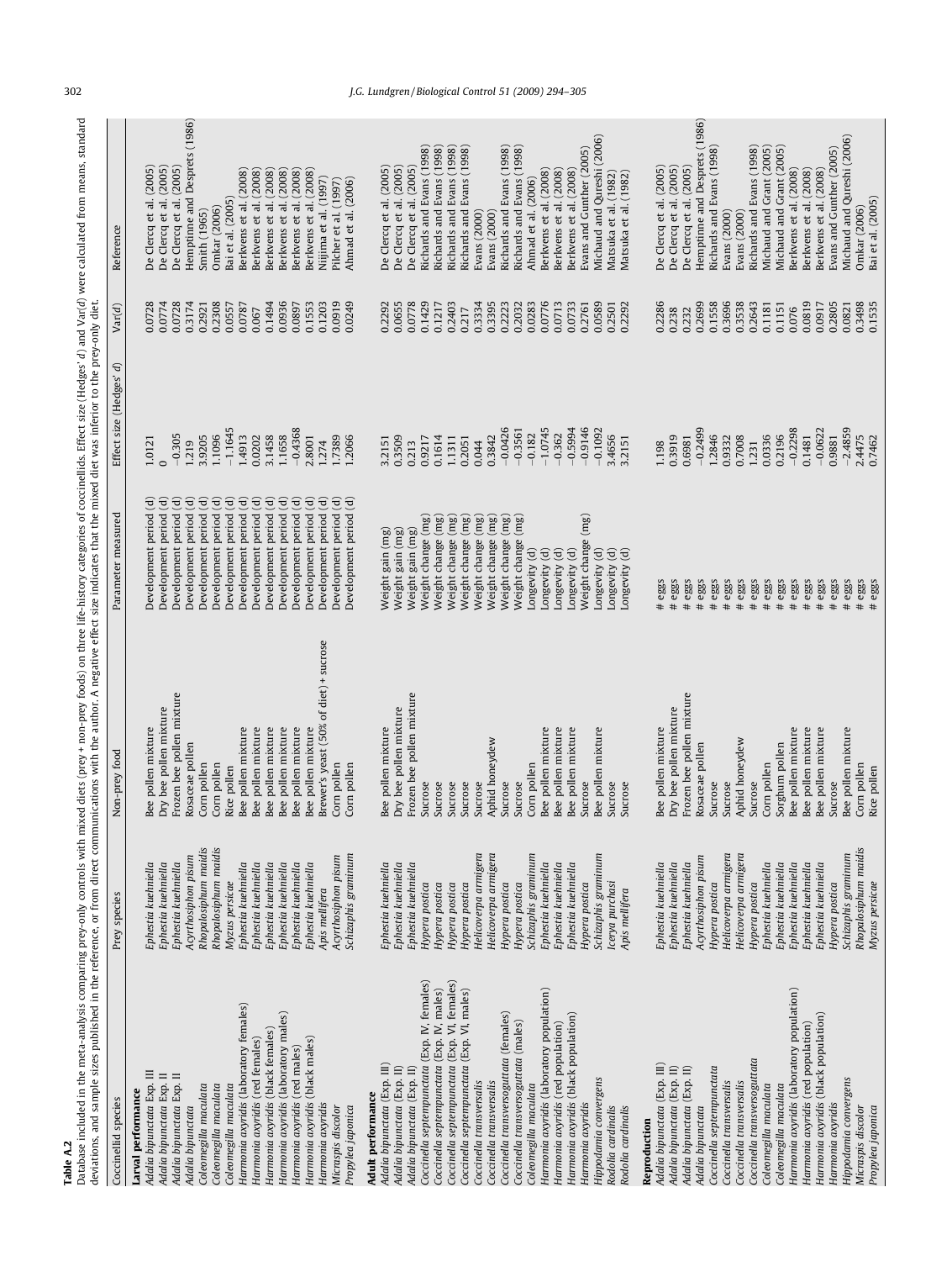#### References

Adler, L.S., 2000. The ecological significance of toxic nectar. Oikos 91, 409–420.

- Adler, L.S., Irwin, R.E., 2005. Ecological costs and benefits of defenses in nectar. Ecology 86, 2968–2978.
- Ahmad, A., Wilde, G.E., Whitworth, R.J., Zolnerowich, G., 2006. Effect of corn hybrids expressing the coleopteran-specific Cry3Bb1 protein for corn rootworm control on aboveground insect predators. Journal of Economic Entomology 99, 1085– 1095.
- Anderson, J.M.E., 1981. Seasonal field analyses of fat content, live weight, dry weight and water content of the aphidophagous Scymnodes lividigaster (Mulsant) and mycophagous Leptothea galbula (Mulsant) (Coleoptera: Coccinellidae). Australian Journal of Zoology 29, 679–689.
- Anderson, J.M.E., 1982. Seasonal habitat utilization and food of the ladybirds Scymnodes lividigaster (Mulsant) and Leptothea galbula (Mulsant) (Coleoptera: Coccinellidae). Australian Journal of Zoology 30, 59–70.
- Anderson, J.M.E., Hales, D.F., 1983. Micraspis lineata (Thunberg) (Coleoptera: Coccinellidae) – seasonality and food. General and Applied Entomology 15, 47–52.
- Ashford, D.A., Smith, W.A., Douglas, A.E., 2000. Living on a high sugar diet: the fate of sucrose ingested by a phloem-feeding insect, the pea aphid Acyrthosiphon pisum. Journal of Insect Physiology 46, 335–341.
- Bai, Y.Y., Jiang, M.X., Cheng, J.A., 2005. Effects of transgenic cry1Ab rice pollen on fitness of Propylea japonica (Thunberg). Journal of Pest Science 78, 123–128.
- Baker, H.G., 1975. Sugar concentrations in nectars from hummingbird flowers. Biotropica 7, 37–41.
- Baker, H.G., Baker, I., 1977. Intraspecific constancy of floral nectar amino acid complements. Botanical Gazette 138, 183–191.
- Baker, H.G., Baker, I., 1978. Ants and flowers. Biotropica 10, 80.
- Baker, H.G., Baker, I., 1979. Starch in angiosperm pollen grains and its evolutionary significance. American Journal of Botany 66, 591–600.
- Baker, H.G., Baker, I., 1982. Starchy and starchless pollen in the Onagraceae. Annals of the Missouri Botanical Garden 69, 748–754.
- Baker, H.G., Baker, I., 1983. A brief historical review of the chemistry of floral nectar. In: Bentley, B.L., Elias, T.S. (Eds.), A Brief Historical Review of The Chemistry of Floral Nectar. Columbia University Press, New York, pp. 126–152.
- Baker, H.G., Opler, P.A., Baker, I., 1978. A comparison of the amino acid complements of floral and extrafloral nectars. Botanical Gazette 139, 322–332.
- Banks, C.J., 1957. The behaviour of individual coccinellid larvae on plants. Animal Behaviour 5, 12–24. Barbier, M., 1970. Chemistry and biochemistry of pollens. Progress in
- Phytochemistry 2, 1–33.
- Bentley, B.L., 1977. Extrafloral nectaries and protection by pugnacious bodyguards. Annual Review of Ecology and Systematics 8, 407–427.
- Benton, A.H., Crump, A.J., 1981. Observations on the spring and summer behavior of the 12-spotted ladybird beetle, Coleomegilla maculata (DeGeer) (Coleoptera: Coccinellidae). New York Entomological Society 89, 102–108.
- Berkvens, N., Bonte, J., Berkvens, D., Deforce, K., Tirry, L., De Clercq, P., 2008. Pollen as an alternative food for Harmonia axyridis. BioControl 53, 201–210.
- Bigger, D.S., Marvier, M., 1998. How different would a world without herbivory be? A search for generality in ecology. Integrative Biology 1, 60–67.
- Brassler, K., 1930. Ist Coccinella septempunctata L. wirklich nur Blattlausfresser? Zeitschrift für Pflanzenkrankheit, Pflanzenpathologie, und Pflanzenschutz 40, 511–513.
- Bristow, C.M., 1991. Are ant-aphid associations a tritrophic interaction? Oleander aphids and Argentine ants. Oecologia 87, 514–521.
- Bugg, R.L., 1987. Observations on insects associated with a nectar-bearing Chilean tree, Quillaja saponaria Molina (Rosaceae). Pan-Pacific Entomologist 63, 60–64.
- Caldwell, D.L., Gerhardt, K.O., 1986. Chemical analysis of peach extrafloral nectary exudate. Phytochemistry 25, 411–413.
- Carter, C., Shafir, S., Yehonatan, L., Palmer, R.G., Thornburg, R., 2006. A novel role for proline in plant floral nectars. Naturwissenschaften 93, 72–79.
- Carter, M.C., Dixon, F.G., 1984. Honeydew: an arrestant stimulus for coccinellids. Ecological Entomology 9, 383–387.
- Chang, S.-T., Miles, P.G., 2004. Mushrooms: Cultivation, Nutritional Value, Medicinal Effect, and Environmental Impact. CRC Press, Boca Raton, FL.
- Choh, Y., Kugimiya, S., Takabayashi, J., 2006. Induced production of extra-floral nectar in intact lima bean plants in response to volatiles from spider miteinfested conspecific plants as a possible indirect defense against spider mites. Oecologia 147, 455–460.
- Cohen, J., 1988. Statistical Power Analysis for the Behavioral Sciences, second ed. Lawrence Earlbaum Associates.
- Conrad, M.S., 1959. The spotted lady beetle, Coleomegilla maculata (De Geer), as a predator of European corn borer eggs. Journal of Economic Entomology 52, 843–847.
- Costa, H.S., Toscano, N.C., Hendrix, D.L., Henneberry, T.J., 1999. Patterns of honeydew droplet production by nymphal stages of Bemisia argentifolii (Homoptera: Aleyrodidae) and relative composition of honeydew sugars. Journal of Entomological Science 34, 305–313.
- Cottrell, T.E., Yeargan, K.V., 1998. Effect of pollen on Coleomegilla maculata (Coleoptera: Coccinellidae) population density, predation, and cannibalism in sweet corn. Environmental Entomology 27, 1402–1410.
- Cruden, R.W., Hermann, S.M., Peterson, S., 1983. Patterns of nectar production and plant-pollinator coevolution. In: Bentley, B.L., Elias, T.S. (Eds.), Patterns of

Nectar Production and Plant-Pollinator Coevolution. Columbia University Press, New York, pp. 80–125.

- De Clercq, P., Bonte, M., Van Speybroeck, K., Bolckmans, K., Deforce, K., 2005. Development and reproduction of Adalia bipunctulata (Coleoptera: Coccinellidae) on eggs of Ephestia kuehniella (Lepidoptera: Phycitidae) and pollen. Pest Management Science 61, 1129–1132.
- DeVries, P.J., Baker, I., 1989. Butterfly exploitation of an ant-plant mutualism: adding insult to herbivory. Journal of the New York Entomological Society 97, 332–340.
- Downes Jr., W.L., Dahlem, G.A., 1987. Keys to the evolution of Diptera: role of Homoptera. Environmental Entomology 16, 847–854.
- Dreyer, B.S., Neuenschwander, P., Baumgartner, J., Dorn, S., 1997. Trophic influences on survival, development and reproduction of Hyperaspis notata (Col., Coccinellidae). Journal of Applied Entomology 121, 249–256.
- Elias, T.S., Gelband, H., 1975. Nectar: its production and functions in trumpet creeper. Science 189, 289–291.
- Erhardt, A., Baker, I., 1990. Pollen amino acids an additional diet for a nectar feeding butterfly? Plant Systematics and Evolution 169, 111–121.
- Evans, E.W., 2000. Egg production in response to combined alternative foods by the predator Coccinella transversalis. Entomologia Experimentalis et Applicata 94, 141–147.
- Evans, E.W., 2009. Lady beetles as predators of insects other than Hemiptera. Biological Control 51, 255–267.
- Evans, E.W., Gunther, D.I., 2005. The link between food and reproduction in aphidophagous predators: a case study with Harmonia axyridis (Coleoptera: Coccinellidae). European Journal of Entomology 102, 423–430.
- Ewart, W.H., Metcalf, R.L., 1956. Preliminary studies of sugars and amino acids in the honeydew of five species of coccids feeding on citrus in California. Annals of the Entomological Society of America 49, 441–447.
- Ewing, H.E., 1913. Notes on oregon coccinellidae. Journal of Economic Entomology 6, 404–407.
- Forbes, S.A., 1881. Notes on insectivorous Coleoptera. Bulletin of the Illinois State Laboratory of Natural History 1, 153–160.
- Forbes, S.A., 1883. The food relations of the Carabidae and Coccinellidae. Bulletin of the Illinois State Laboratory of Natural History 3, 33–64.
- Galletto, L., Bernardello, G., 2004. Floral nectaries, nectar production dynamics and chemical composition in six Ipomoea species (Convolvulaceae) in relation to pollinators. Annals of Botany 94, 269–280.
- Galvan, T.L., Koch, R.L., Hutchison, W.D., 2009. Impact of fruit feeding on overwintering survival of the multicolored Asian lady beetle, and the ability of this insect and paper wasps to injure wine grape berries. Entomologia Experimentalis et Applicata. doi:10.1111/j.1570-7458.2008.00731.x.
- Gardener, M.C., Gillman, M.P., 2002. The taste of nectar a neglected area of pollination ecology. Oikos 98, 552–557.
- Geyer, J.W.C., 1947. A study of the biology and ecology of Exochomus flavipes Thunb. (Coccinellidae, Coleoptera). Journal of the Entomological Society of South Africa 9, 219–234.
- Giorgi, J.A., Vandenberg, N.J., McHugh, J.V., Forrester, J.A., Ślipiński, S.A., Miller, K.B., Shapiro, I.R., Whiting, 2009. The evolution of food preferences in Coccinellidae. Biological Control 51, 215–231.
- Gottsberger, G., Schrauwen, J., Linskins, H.F., 1984. Amino acids and sugars in nectar, and their putative evolutionary significance. Plant Systematics and Evolution 145, 55–77.
- Gray, R.A., 1952. Composition of honeydew excreted by pineapple mealybugs. Science 115, 129–133.
- Guerrant Jr., E.O., Fiedler, P.L., 1981. Flower defenses against nectar-pilferage by ants. Biotropica 13, 25–33.
- Hagen, K.S., 1962. Biology and ecology of predaceous Coccinellidae. Annual Review of Entomology 7, 289–326.
- Hagen, K.S., 1986. Ecosystem analysis: plant cultivars (HPR), entomophagous species and food supplements. In: Boethel, D.J., Eikenbary, R.D. (Eds.), Ecosystem Analysis: Plant Cultivars (HPR), Entomophagous Species and Food Supplements. Ellis Horwood Publishers, Chichester, UK, pp. 151–197.
- Han, B., Chen, Z., 2002. Behavioral and electrophysiological responses of natural enemies to synomones from tea shoots and kairomones from tea aphids, Toxoptera aurantii. Journal of Chemical Ecology 28, 2203–2219.
- Hanney, B.W., Elmore, C.D., 1974. Amino acid composition of cotton nectar. Journal of Agricultural and Food Chemistry 22, 476–478.
- Harwood, J.L., Russell, N.J., 1984. Lipids in Plants and Microbes. George Allen and Unwin, London, UK.
- Hazzard, R.V., Ferro, D.N., 1991. Feeding responses of adult Coleomegilla maculata (Coleoptera: Coccinellidae) to eggs of Colorado potato beetle (Coleoptera: Chrysomelidae) and green peach aphids (Homoptera: Aphididae). Environmental Entomology 20, 644–651.
- Hed, B.E., Windham, M.T., Grant, J.F., 1999. Survival of conidia of Discula destructiva in frass of the convergent lady beetle. Plant Disease 83, 806–809.
- Hedges, L.V., Olkin, I., 1985. Statistical Methods for Meta-Analysis. Academic Press, New York, NY.
- Heil, M., 2004. Induction of two indirect defences benefits lima bean (Phaseolus lunatus, Fabaceae) in nature. Journal of Ecology 92, 527-536.
- Heil, M., Fiala, B., Baumann, B., Linsenmair, K.E., 2000. Temporal, spatial and biotic variations in extrafloral nectar secretion by Macaranga tanarius. Functional Ecology 14, 749–757.
- Heil, M., Koch, T., Hilpert, A., Fiala, B., Boland, W., Linsenmair, K.E., 2001. Extrafloral nectar production of the ant-associated plant, Macaranga tanarius, is an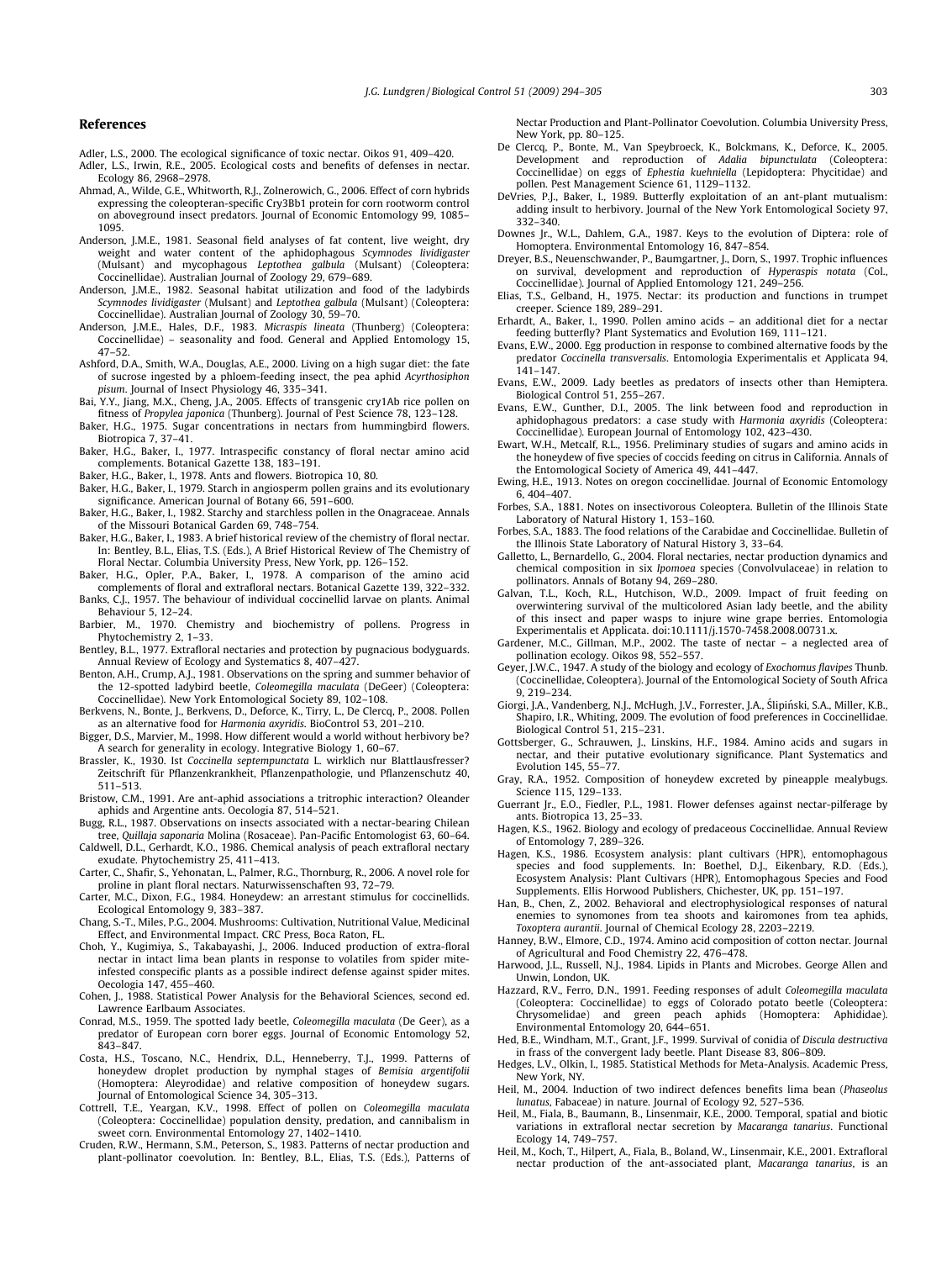induced, indirect, defensive response elicited by jasmonic acid. Proceedings of the National Academy of Sciences 98, 1083–1088.

- Hemptinne, J.L., Desprets, A., 1986. Pollen as Spring Food for Adalia bipunctata. In: Hodek, I. (Ed.), Ecology of Aphidophaga. Prague & Dr W. Junk, Dordrecht, The Netherlands, pp. 29–35.
- Hemptinne, J.L., Naisse, J., 1987. Ecology of the reproductive activity of Adalia<br>bipunctata L. (Col., Coccinellidae). Mededelingen Faculteit Coccinellidae). Landbouwwetenschappen Rijksuniversiteit Gent 52, 225–233.
- Hodek, I., Honěk, A., 1996. Ecology of Coccinellidae. Kluwer Academic Publishers, Dordrecht, The Netherlands.
- Hodek, I., Honěk, A., 2009. Scale insects, psyllids, and whiteflies (Hemiptera: Sternorrhyncha) – prey of ladybirds. Biological Control. 51, 232–243.
- Hodek, I., Růžička, Z., Hodková, M., 1978. Pollinivorie et aphidophagie chez Coleomegilla maculata (DeGeer). Annales de Zoologie Ecologie Animale 10, 453–459.
- Hoheisel, G.-A., Fleischer, S.J., 2007. Coccinellids, aphids, and pollen in diversified vegetable fields with transgenic and isoline cultivars. Journal of Insect Science 7, 61.
- Hukusima, S., Itoh, K., 1976. Pollen and fungus as food for some coccinellid beetles. Research Bulletin of the Faculty of Agriculture at Gifu University 39, 31–37.
- Ibrahim, M.M., 1955. Studies on Coccinella undecimpunctata aegyptiaca Reiche. 2. Biology and life-history. Bulletin of the Entomological Society of Egypt 39, 395– 423.
- Jakubska, A., Przado, D., Steininger, M., Aniol-Kwiatkowska, J., Kadej, M., 2005. Why do pollinators become ''sluggish"? Nectar chemical constituents from Epipactis helleborine (L.) Crantz (Orchidaceae). Applied Ecology and Environmental Research 3, 29–38.
- Keeler, K.H., 1977. The extrafloral nectaries of Ipomoea carnea (Convulvulaceae). American Journal of Botany 64, 1182–1188.
- Keeler, K.H., 1978. Insects feeding at extrafloral nectaries of Ipomoea carnea (Convolvulaceae). Entomological News 89, 163–168.
- Kessler, D., Gase, K., Baldwin, I.T., 2008. Field experiments with transformed plants reveal sense of floral scents. Science 321, 1200–1202.
- Kesten, U., 1969. Zur Morphologie und Biologie von Anatis ocellata (L.) (Coleoptera, Coccinellidae). Zeitschrift für Angewandt Entomologie 63, 412–455.
- Koch, R.L., Galvan, T.L., 2008. Bad side of a good beetle: the North American experience with Harmonia axyridis. BioControl 53, 23–35.
- Kost, C., Heil, M., 2006. Herbivore-induced plant volatiles induce an indirect defence in neighbouring plants. Journal of Ecology 94, 619–628.
- Kovach, J., 2004. Impact of multicolored Asian lady beetles as a pest of fruit and people. American Entomologist 50, 159–161.
- Lamb, K.P., 1959. Composition of the honeydew of the aphid Brevicoryne brassicae (L.) feeding on swedes (Brassica napobrassica DC.). Journal of Insect Physiology 3, 1–13.
- Lundgren, J.G., 2009. Relationships of Natural Enemies and Non-prey Foods. Springer International, Dordrecht, The Netherlands.
- Lundgren, J.G., Hesler, L.S., Tilmon, K.M., Dashiell, K.E., Scott, R., 2009. Direct effects of soybean varietal selection and Aphis glycines-resistant soybeans on natural enemies. Arthropod-Plant Interactions 3, 9–16.
- Lundgren, J.G., Huber, A., Wiedenmann, R.N., 2005. Quantification of consumption of corn pollen by the predator Coleomegilla maculata (Coleoptera: Coccinellidae) during anthesis in an Illinois cornfield. Agricultural and Forest Entomology 7, 53–60.
- Lundgren, J.G., Razzak, A.A., Wiedenmann, R.N., 2004. Population responses and food consumption by predators Coleomegilla maculata and Harmonia axyridis (Coleoptera: Coccinellidae) during anthesis in an Illinois cornfield. Environmental Entomology 33, 958–963.
- Lundgren, J.G., Wiedenmann, R.N., 2004. Nutritional suitability of corn pollen for the predator Coleomegilla maculata (Coleoptera: Coccinellidae). Journal of Insect Physiology 50, 567–575.
- Majerus, M.E.N., Sloggett, J.J., Godeau, J.-F., Hemptinne, J.-L., 2007. Interactions between ants and aphidophagous and coccidophagous ladybirds. Population Ecology 49, 15–27.
- Matsuka, M., Watanabe, M., Niijima, K., 1982. Longevity and oviposition of Vedalia beetles on artificial diets. Environmental Entomology 11, 816–819.
- Michaud, J.P., 2000. Development and reproduction of ladybeetles (Coleoptera: Coccinellidae) on the citrus aphids Aphis spiraecola Patch and Toxoptera citricida (Kirkaldy) (Homoptera: Aphididae). Biological Control 18, 287–297.
- Michaud, J.P., Grant, A.K., 2005. Suitability of pollen sources for the development and reproduction of Coleomegilla maculata (Coleoptera: Coccinellidae) under simulated drought conditions. Biological Control 32, 363–370.
- Michaud, J.P., Jyoti, J.L., 2008. Dietary complementation across life stages in the polyphagous lady beetle Coleomegilla maculata. Entomologia Experimentalis et Applicata 126, 40–45.
- Michaud, J.P., Qureshi, J.A., 2006. Reproductive diapause in Hippodamia convergens (Coleoptera: Coccinellidae) and its life history consequences. Biological Control 39, 193–200.
- Mittler, T.E., 1958. Studies on the feeding and nutrition of Tuberolachnus salignus (Gmelin) (Homoptera: Aphididae). II. The nitrogen and sugar composition of ingested phloem sap and excreted honeydew. Journal of Experimental Biology 35, 74–84.
- Molyneux, R.J., Campbell, B.C., Dreyer, D.L., 1990. Honeydew analysis for detecting phloem transport of plant natural products. Implications for host-plant resistance to sap-sucking insects. Journal of Chemical Ecology 16, 1899–1909.
- Moser, S.E., Harwood, J.D., Obrycki, J.J., 2008. Larval feeding on Bt hybrid and non-Bt corn seedlings by Harmonia axyridis (Coleoptera: Coccinellidae) and

Coleomegilla maculata (Coleoptera: Coccinellidae). Environmental Entomology 37, 525–533.

- Mueller, U.G., Schultz, T.R., Currie, C.R., Adams, R.M.M., Malloch, D., 2001. The origin of the attine ant-fungus mutualism. Quarterly Review of Biology 76, 169–197.
- Nalepa, C.A., Bambara, S.B., Burroughs, A.M., 1992. Pollen and nectar feeding by Chilocorus kuwanae (Silvestri) (Coleoptera: Coccinellidae). Proceedings of the Entomological Society of Washington 94, 596–597.
- Nedved, O., Ceryngier, P., Hodkova, M., Hodek, I., 2001. Flight potential and oxygen uptake during early dormancy in Coccinella septempunctata. Entomologia Experimentalis et Applicata 99, 371–380.
- Niijima, K., Abe, W., Matsuka, M., 1997. Development of low-cost and labor-saving artificial diet for mass production of an aphidophagous coccinellid, Harmonia axyridis (Pallas). Bulletin of the Faculty of Agriculture, Tamagawa University 37, 63–74.
- Omkar, 2006. Suitability of different foods for a generalist ladybird, Micraspis discolor (Coleoptera: Coccinellidae). International Journal of Tropical Insect Science 26, 35–40.
- Osenberg, C.W., Sarnelle, O., Goldberg, D.E., 1999. Meta-analysis in ecology: concepts, statistics, and applications. Ecology 80, 1103–1104.
- Pemberton, R.W., Vandenberg, N.J., 1993. Extrafloral nectar feeding by ladybird beetles (Coleoptera: Coccinellidae). Proceedings of the Entomological Society of Washington 95, 139–151.
- Percival, M.S., 1961. Types of nectar in angiosperms. New Phytologist 60, 235–281. Petanidou, T., 2005. Sugars in Mediterranean floral nectars: an ecological and
- evolutionary approach. Journal of Chemical Ecology 31, 1065–1088. Petanidou, T., Van Laere, A., Ellis, W.N., Smets, E., 2006. What shapes amino acid and
- sugar composition in Mediterranean floral nectars? Oikos 115, 155–169. Petanidou, T., Van Laere, A.J., Smets, E., 1996. Change in floral nectar components
- from fresh to senescent flower of Capparis spinosa (Capparidaceae), a nocturnally flowering Mediterranean shrub. Plant Systematics and Evolution 199, 79–92.
- Pilcher, C.D., Obrycki, J.J., Rice, M.E., Lewis, L.C., 1997. Preimaginal development, survival, and field abundance of insect predators on transgenic Bacillus thuringiensis corn. Environmental Entomology 26, 446–454.
- Putman, W.L., 1955. Bionomics of Stethorus punctillum Weise (Coleoptera: Coccinellidae) in Ontario. Canadian Entomologist 87, 9–33.
- Putman, W.L., 1963. Nectar of peach leaf glands as insect food. Canadian Entomologist 95, 108–109.
- Putman, W.L., 1964. Occurrence and food of some coccinellids (Coleoptera) in
- Ontario peach orchards. Canadian Entomologist 96, 1149–1155. Reznik, S.Y., Vaghina, N.P., 2006. Dynamics of fat content during induction and termination of ''trophic diapause" in Harmonia sedecimnotata Fabr. females (Coleoptera, Coccinellidae). Entomological Review 86, 125–132.
- Ricci, C., Fiori, G., Colazza, S., 1983. Regime alimentare dell'adulto di Tytthaspsis sedecimpunctata (L.) (Coleoptera: Coccinellidae) in ambiente a influenza antropica primaria: prato polifita. Atti XIII Congr. Naz. Ital. Entomol., Sestriere-Torino, 691–698.
- Ricci, C., Ponti, L., Pires, A., 2005. Migratory flights and pre-diapause feeding of Coccinella septempunctata (Coleoptera: Coccinellidae) adults in agricultural and mountain ecosystems of Central Italy. European Journal of Entomology 102, 531–538.
- Richards, D.R., Evans, E.W., 1998. Reproductive responses of aphidophagous lady beetles (Coleoptera: Coccinellidae) to nonaphid diets: an example from alfalfa. Annals of the Entomological Society of America 91, 632–640.
- Riddick, E.W., Barbosa, P., 1998. Impact of Cry3A-intoxicated Leptinotarsa decemlineata (Coleoptera: Chrysomelidae) and pollen on consumption, development, and fecundity of Coleomegilla maculata (Coleoptera: Coccinellidae). Annals of the Entomological Society of America 91, 303–307.
- Rockwood, L.P., 1952. Notes on coccinellids in the Pacific northwest. Pan-Pacific Entomologist 28, 139–147.
- Rosenberg, M.S., Adams, D.C., Gurevitch, J., 2000. MetaWin Version 2. Sinauer Associates, Sunderland, MA.
- Roulston, T.A., Buchmann, S.L., 2000. A phylogenetic reconsideration of the pollen starch-pollination correlation. Evolutionary Ecology Research 2, 627–643.
- Roulston, T.A., Cane, J.H., 2000. Pollen nutritional content and digestibility for animals. Plant Systematics and Evolution 222, 187–209.
- Roulston, T.A., Cane, J.H., Buchmann, S.L., 2000. What governs protein content of pollen: pollinator preferences, pollen-pistil interactions, or phylogeny? Ecological Monographs 70, 617–643.
- Shuel, R.W., 1955. Nectar secretion. American Bee Journal 95, 229–234.
- Seagraves, M.P., 2009. Lady beetle oviposition behavior in response to the trophic environment. Biological Control 51, 313–322.
- Simanton, F.L., 1916. Hyperaspis binotata, a predatory enemy of the terrapin scale. Journal of Agricultural Research 6, 197–203.
- Smith, B.C., 1961. Results of rearing some coccinellid (Coleoptera: Coccinellidae) larvae on various pollens. Proceedings of the Entomological Society of Ontario 91, 270–271.
- Smith, B.C., 1965. Growth and development of coccinellid larvae on dry foods (Coleoptera: Coccinellidae). Canadian Entomologist 97, 760–768.
- Smith, B.C., 1971. Effects of various factors on the local distribution and density of coccinellid adults on corn (Coleoptera: Coccinellidae). Canadian Entomologist 103, 1115–1120.
- Smith, L.L., Lanza, J., Smith, G.C., 1990. Amino acid concentrations in extrafloral nectar of Impatiens sultani increase after simulated herbivory. Ecology 71, 107–115.
- Smith, S.F., Krischik, V.A., 1999. Effects of systemic imidacloprid on Coleomegilla maculata (Coleoptera: Coccinellidae). Environmental Entomology 28, 1189– 1195.